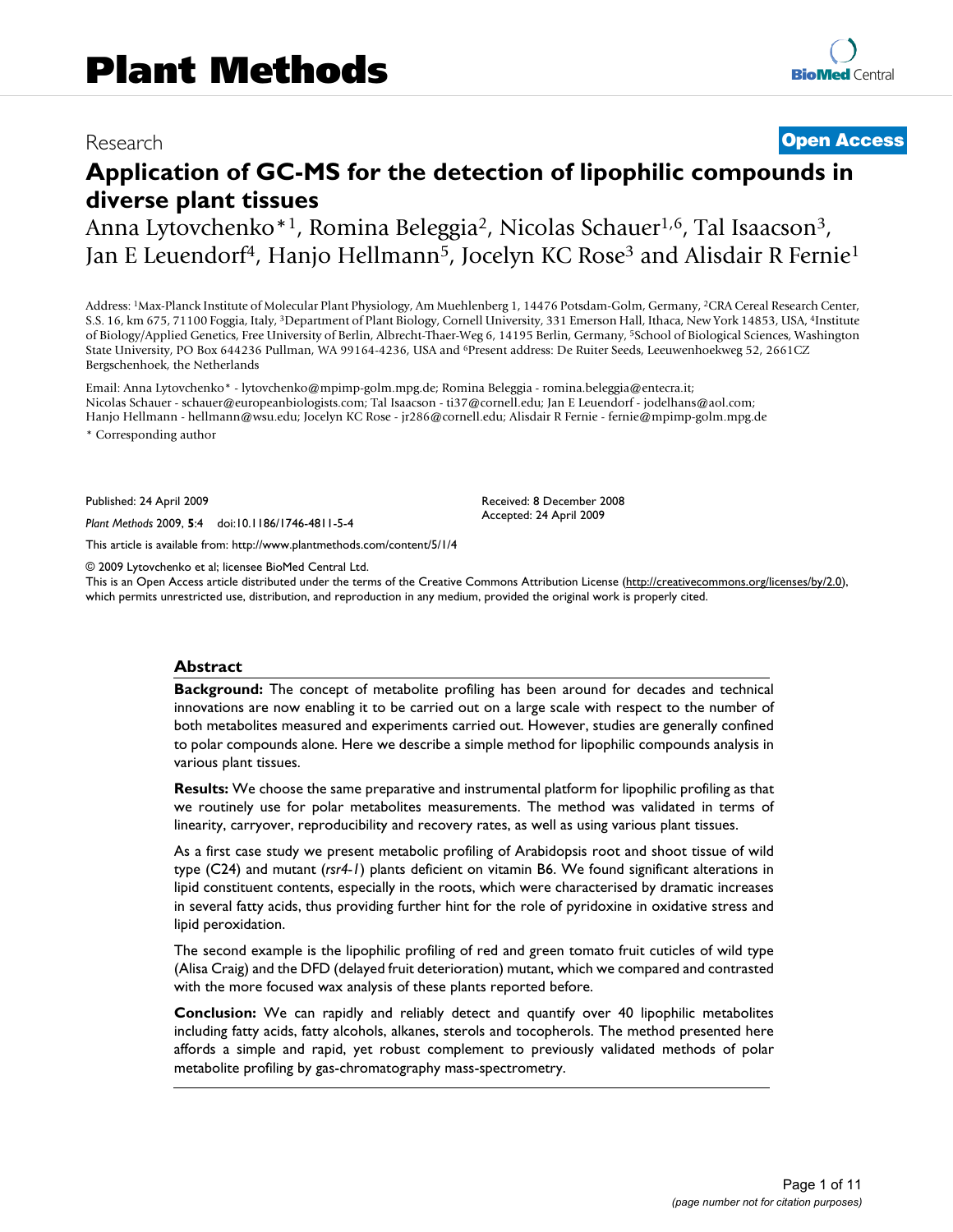# **Background**

In the last few years gas-chromatography mass-spectrometry has become firmly established as a key technological platform for metabolite profiling in both plant and nonplant species [1-5]. Until relatively recently only a limited number of plant research laboratories had access to gaschromatography mass-spectrometry instrumentation, however, such machines are increasingly becoming more commonplace. The application of metabolite profiling is varied with studies ranging from the relative simplicity of diagnostics such as those used in herbicide mode-ofaction studies [6], or in blood plasma analysis [7] to the complexity inherent in integrative genomics and systems biology [8-10]. In the medicinal field the majority of studies have arguably been focussed on development of metabolite profiling as a diagnostic tool. In this field particularly impressive examples have been provided by the discovery of markers for coronary heart disease and atherosclerosis [7,11]. Although early plant studies also focussed in this area (see for example [12,13]), a great deal of research is currently carried out at a more mechanistic level often encompassing other post-genomic tools. Recent examples of note in this direction are the development of combined transcript-metabolite networks for aiding functional gene annotation [14,15] and studies aimed at uncovering the genetic basis of metabolic regulation [16-20].

We have previously concentrated our own metabolite profiling activities on assessing the levels of polar primary metabolites of a wide range of species and tissues including potato (tuber and leaf), tomato (multiple tissues), strawberry (achene and receptacle), sunflower (stems), pea (embryo), medicago (roots) and cell suspension of the pennate diatom *Phaeodactylum tricornutum* [21-28]. Such measurements proved highly informative in addressing a range of questions such as defining the metabolic shifts underlying fruit development, quantifying the effects on metabolism in general of plants deficient in the expression of specific enzymes or metabolite transporters and in defining the cellular response of diatoms to iron availability.

Furthermore, our previous measurements were fully adequate for tissues, such as tomato pericarp or potato tuber, in which lipophilic components represent only a small proportion of the metabolome (when assessed on a per gram dry weight basis). However, for certain other tissues such as those of the oilseed plant Arabidopsis or specialised tissues such as the tomato fruit cuticle the data afforded by exclusive profiling of the polar metabolites are insufficient. For this reason we present here a simple yet validated and robust protocol for profiling the lipophilic components of methanol/chloroform extracts from Arabidopsis leaf and root and tomato fruit cuticles.

The developed method has the additional benefit that it is reliant merely on the machinery necessary for the profiling of the polar metabolites. It should be borne in mind that with this method we measure full lipid extracts, and as such, some of the measured derivatives are actually component parts of other physiological compounds, such as membrane or storage lipids or lipid conjugates. This fact notwithstanding, this method is likely to have high utility in detecting genotypes displaying altered lipophilic profiles. We present the range of linearity and reproducibility of the method, as well as document the recovery of authentic standards added prior to extraction in order to analyse their stability throughout the processes of extraction, derivatisation, injection and analysis. In addition we present two case studies, in which we compare the lipophilic profiles of different Arabidopsis and tomato genotypes and discuss the complementarity of the method with those that we routinely use.

#### **Results and discussion** *Establishment of the method*

The method described here was used for detection of most abundant non-polar metabolites in Arabidopsis shoot and root and tomato fruit cuticles. We evaluated forty one compounds in terms of linearity, carryover and reproducibility, and the recovery of a subset of twenty seven of the compounds covering representatives of all major compound types was additionally carried out.

We chose to develop as simple a method as possible for the detection of major non-polar compounds in different plant tissues. For this reason we adopted the exact extraction procedure routinely used in our lab for polar compound analysis (see, for example, [21,29]), thus facilitating the preparation of both polar and apolar fractions at the same time from the exact same plant material. An aliquot of the chloroform fraction, which following our usual protocol would be discarded, was then used for further analysis using the same machine settings [21]. In addition we chose to use the same retention time (RT) standards mixture of alkanes, although only the later RT standards have high utility for the analysis of the plant tissues that we have evaluated to date (since only one compound is detected between the first and third RT standard). For the sake of simplicity we also refrained from the commonly used methyl esterification procedure for fatty acids. In doing so we avoided both a time consuming and potentially dangerous chemical reaction, and in our experience freshly extracted, rapidly vacuum concentrated extracts that are derivatised shortly before analysis, display a wide spectrum of fatty acid trimethylsilyl esters (TMS), which could be reproducibly detected in various tissues.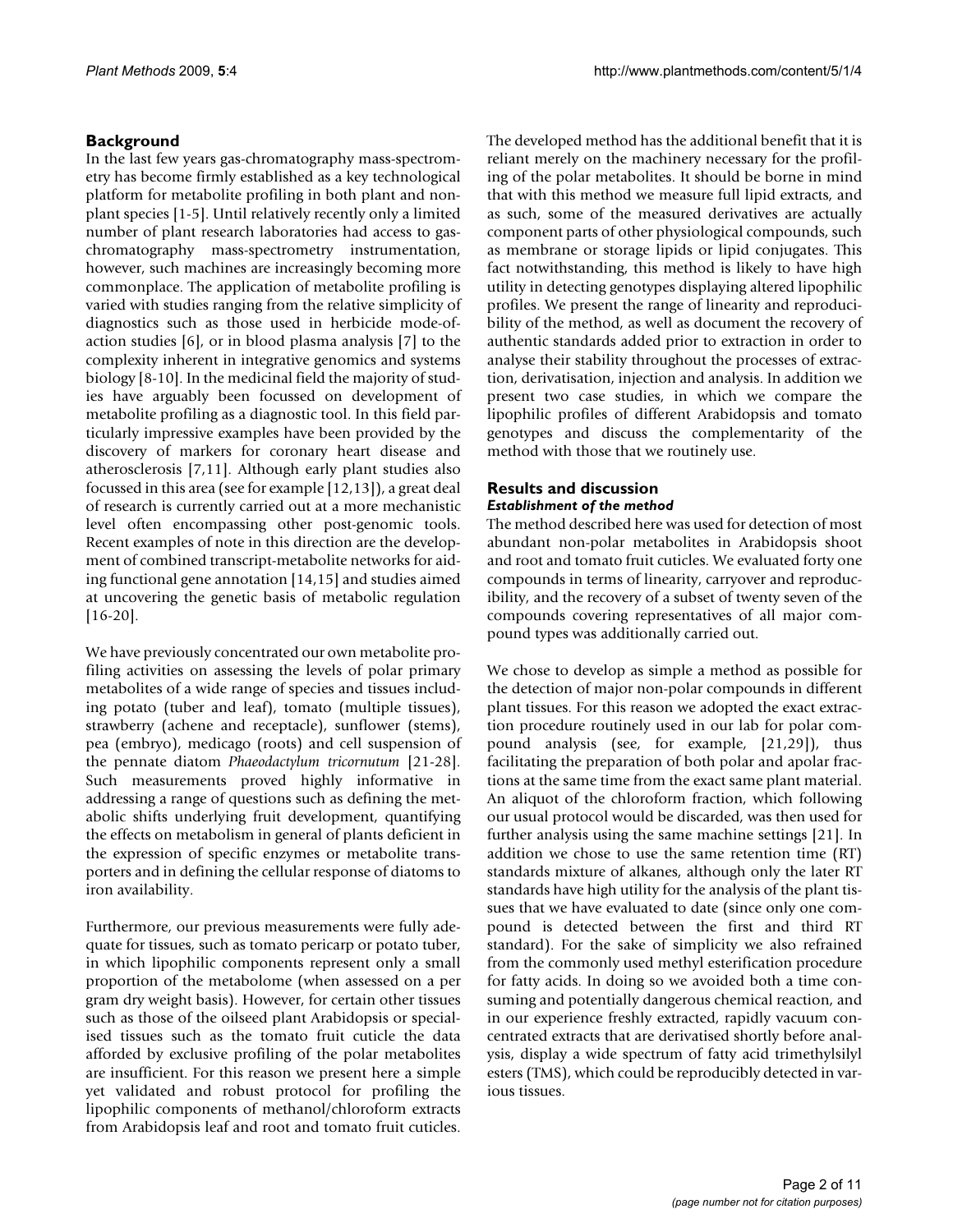#### *Validation of the method*

#### *Linearity*

The linearity of the profiling method was assessed by analysis of standard compounds which were run in dilution series ranging from 1.25 ng to 100 ng of substance injected. The standard derivatisation protocol was used. Calibration curves were run both in ascending and descending direction, as well as completely randomised. For this purpose measurements were made in triplicate, response ratios relative to the internal standards nonadecanoic acid methyl ester were calculated, and for each metabolite the best linear correlation between response ratio and amount of the substance was determined and the linear correlation coefficient (R2) was calculated (Table 1; Additional files 1, 2 and 3). The values for most metabolites were greater than 0.98 for the entire range of concentrations used. Exceptions were α-tocopherol, octacosanoic acid, triacontanoic acid and α-amyrin, for which the highest concentration (100 ng) had to be omitted from the calculation, and β- and γ-tocopherol, for which two highest concentrations (50 ng and 100 ng) had to be omitted in order to achieve a good linear response. By contrast, for several metabolites, namely hentriacontane, tritriacontane, tetratriacontane and cholesterol the lowest amount (1.25 ng of substance injected) was excluded from the calculation.

#### *Reproducibility*

Both sample preparation procedure and instrumental analysis contribute to the variability of the method. The overall reproducibility of the method was tested by analysis of ten replicate extracts of 100 mg of the same sample of Arabidopsis leaf (ecotype Col-0) or 50 mg of red tomato cuticles (cultivar Alisa Craig) for assessment of behaviour of tocopherols and amyrins, where they were highly abundant. Samples were all run on the same day. Variability values (standard deviations) presented on a percent basis are listed in Table 1. For most metabolites values were between 5 and 15%, but for quarter of evaluated compounds they were slightly higher, between15 and 20%. These levels of variability are broadly in agreement with previously reported values for metabolite profiling protocols for a range of compound classes and instrumentation (see, for example, [21,30,31]).

#### *Recovery*

For the assessment of the extraction procedure and the chemical stability of the metabolites/derivatives recovery experiments were conducted. For this purpose double the amounts, present in the extract, of several authentic standard compounds were added at the beginning of extraction procedure to the tissue and recovery rates were calculated by running alongside unspiked extracts from the same biological sample. Given the prominence of Arabidopsis in genomics research we chose to perform these experiments in leaf tissue of this species (with exception of tocopherols and amyrins, for which red tomato cuticles were used). For all tested metabolites recovery values were in the range of 75–105% which is in close agreement with previous reports for polar metabolite determination via GC-MS (see, for example, [21])

To assess the applicability of the method for various plant tissues, recombination experiments were performed, in which aliquot of Arabidopsis leaf tissue was mixed with an aliquot of all other tissues and extracted in parallel with both tissues separately. Following analysis of these samples chromatograms were checked manually for possible peak shifts, for instances of peak co-elution and the appearance of new peaks, and the peak finding method was corrected accordingly as we have routinely done on optimisation of the polar method for novel tissues (see [32] for a detailed description).

#### *Carryover*

As a further validation we evaluated carryover rate which is noted as problematic for lipophilic compounds. For this purpose we assessed the peak area of each analyte in chromatograms of plant extract followed by blank injections (washes). These studies revealed that carryover was generally quite low with 31 of 41 compounds displaying carryover rate lower than 15%, nine between 15 and 20% and only one compound (alkane *n*-tritriacontane) showed carryover rate of 21.8% [see Additional file 4].

As an initial case study we chose to analyse both leaf and root samples of an Arabidopsis mutant deficient in pyridoxine (Table 2). We have previously characterised this *rsr4-1* mutant, which is deficient in vitamin B6 (pyridoxine) biosynthesis, as displaying broad alterations in metabolism with the levels of the polar metabolites of the amino acid and organic acid compound classes being most affected as well as the levels of raffinose and shikimate [33]. Given that the phosphorylated form of vitamin B6 is a co-factor not only in reactions associated with amino acid but also those associated with lipid degradation [34,35] and is furthermore believed to act as a protective agent against reactive oxygen species, such as singlet oxygen [36,37], we thought it would be interesting to look at the lipophilic profiles of this mutant. With this aim in mind we harvested material from roots and leaves of six individuals from both the wild type and *rsr4-1* mutant. Although not reported in the previous manuscript, the roots of this mutant also displayed marked changes in amino acids (Lytovchenko A, Leuendorf JE, Hellmann H, Fernie AR, unpublished data). Intriguingly, the roots displayed massive alterations in their lipophilic profiles with 18 or the 22 metabolites measured exhibiting significantly increased levels and with some of these, such as eicosanoic acid and α-tocopherol displaying in excess of 5-fold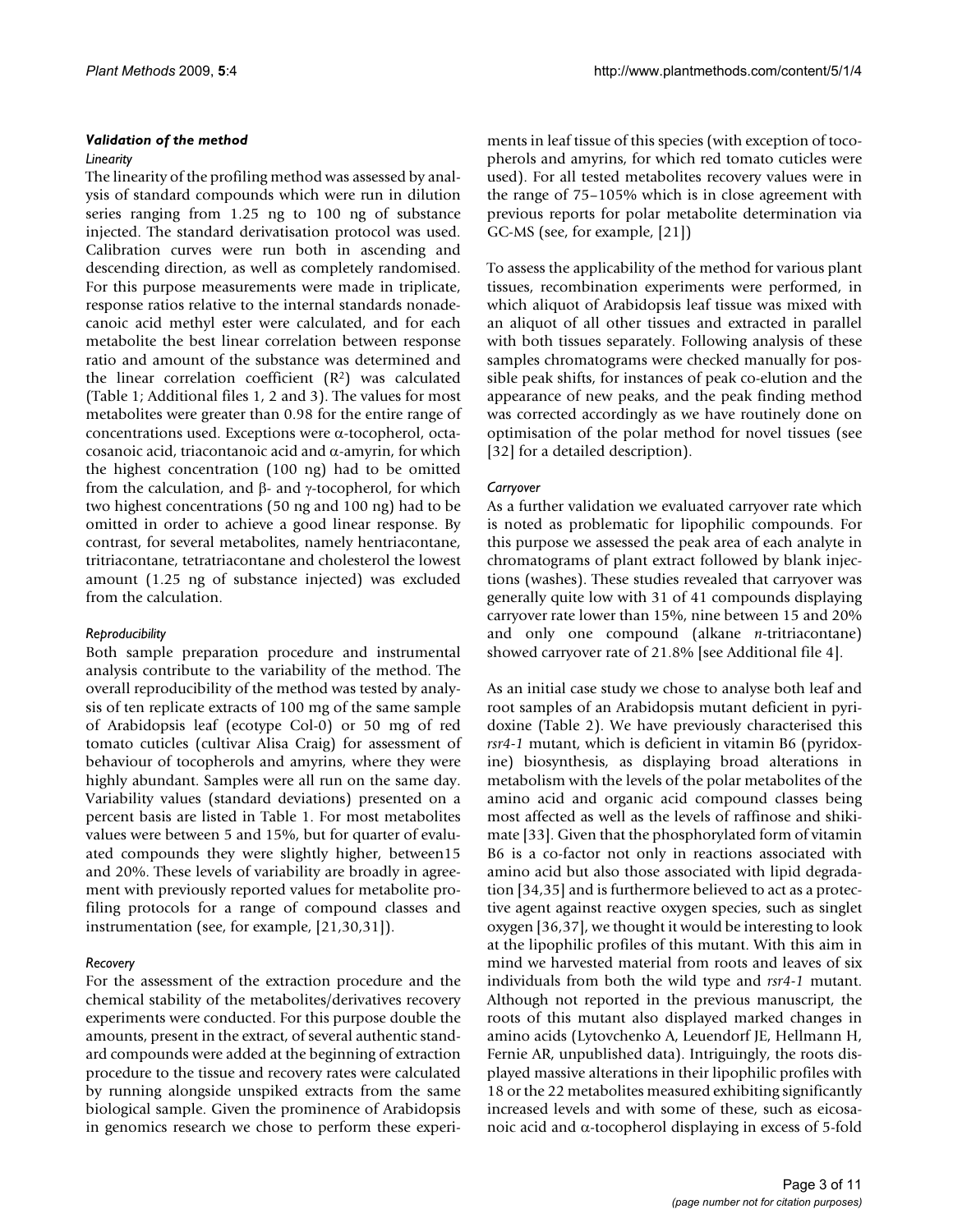**Table 1: Method validation – linearity, reproducibility and recovery.**

| Compound                                 | m/z§  | RI#  | Linearity, R <sup>2</sup> | Reproducibility, % variance | Recovery, % |
|------------------------------------------|-------|------|---------------------------|-----------------------------|-------------|
|                                          |       |      |                           |                             |             |
| n-Dodecane (C12) (RT Standard 1)         | 85    | 1200 |                           |                             |             |
| n-Pentadecane (C15) (RT Standard 2)      | 85    | 1500 |                           |                             |             |
| n-Tetradecanoic acid (14:0) (TMS)        | 242   | 1850 | 0.992                     | 10.2                        | nd          |
| n-Nonadecane (C19) (RT Standard 3)       | 85    | 1900 |                           |                             |             |
| n-Pentadecanoic acid (15:0) (TMS)        | 299   | 1947 | 0.977                     | 10.1                        | nd          |
| n-Hexadecanol (1OH-16:0) (TMS)           | 299   | 1959 | 0.989                     | 10.4                        | 105         |
| n-Hexadecenoic acid (16:1) (TMS)         | 3 I I | 2021 | 0.994                     | 19.6                        | nd          |
| n-Hexadecanoic acid (16:0) (TMS)         | 313   | 2047 | 0.981                     | 6.8                         | 97          |
| n-Heptadecanoic acid (17:0) (TMS)        | 327   | 2144 | 0.996                     | 9.2                         | nd          |
| n-Octadecanol (IOH-18:0) (TMS)           | 327   | 2154 | 0.991                     | 7.1                         | 102         |
| n-Docosane (C22) (Rt Standard 4)         | 85    | 2200 |                           |                             |             |
| n-9,12-Octadecadienoic acid (18:2) (TMS) | 337   | 2210 | 0.925                     | 17.4                        | nd          |
| n-Octadecenoic acid (18:1) (TMS)         | 339   | 2215 | 0.999                     | 13.2                        | 75          |
| n-Nonadecanoic acid methyl ester (IS)    | 269   | 2232 |                           |                             |             |
| n-Octadecanoic acid (18:0) (TMS)         | 341   | 2243 | 0.977                     | 7.9                         | 103         |
| n-Eicosanol (TMS) (1OH-20:0)             | 355   | 2362 | 0.998                     | 5.9                         | 91          |
| n-Eicosenoic acid (20:1) (TMS)           | 367   | 2401 | 0.995                     | 14.7                        | nd          |
| n-Eicosanoic acid (20:0) (TMS)           | 369   | 2454 | 0.989                     | 9.1                         | 84          |
| n-Docosanoic acid (22:0) (TMS)           | 397   | 2649 | 0.996                     | 15.6                        | nd          |
| n-Heptacosane (C27)                      | 380   | 2708 | 0.976                     | 7.7                         | 97          |
| n-Octacosane (C28) (Rt Standard 5)       | 85    | 2800 |                           |                             |             |
| n-Tetracosanoic acid (24:0) (TMS)        | 425   | 2838 | 0.994                     | 14.7                        | 77          |
| δ-tocopherol (TMS)                       | 474   | 2900 | 0.998                     | 17.7                        | 75          |
| n-Nonacosane (C29)                       | 408   | 2902 | 0.983                     | 12.2                        | 96          |
| n-Hexacosanol (TMS) (1OH-26:0)           | 439   | 2945 | 0.985                     | 5.1                         | nd          |
| $\beta$ -tocopherol (TMS)                | 488   | 2987 | 0.999a                    | 19.8                        | 79          |
| $\gamma$ -tocopherol (TMS)               | 488   | 2999 | 0.926a                    | 4.1                         | 83          |
| n-Triacontane (C30)                      | 422   | 3006 | 0.981                     | 15.3                        | 90          |
| n-Hexacosanoic acid (26:0) (TMS)         | 468   | 3037 | 0.925                     | 9.7                         | 91          |
| n-Heptacosanol (TMS) (1OH-27:0)          | 453   | 3043 | 0.986                     | 10.9                        | nd          |
| n-Hentriacontane (C31)                   | 436   | 3105 | 0.964 <sup>b</sup>        | 10.1                        | 97          |
| n-Octacosanol (TMS) (1OH-28:0)           | 467   | 3139 | 0.985                     | 11.9                        | 88          |
| $\alpha$ -tocopherol (TMS)               | 502   | 3143 | 0.998c                    | 7.9                         | 82          |
| <b>Cholesterol (TMS)</b>                 | 458   | 3155 | 0.983 <sup>b</sup>        | 13.3                        | nd          |
| n-Dotriacontane (C32) (Rt Standard 6)    | 85    | 3200 |                           |                             |             |
| n-Nonacosanol (TMS) (IOH-29:0)           | 481   | 3236 | 0.917                     | 6.7                         | nd          |
| <b>Campesterol (TMS)</b>                 | 382   | 3263 | 0.989                     | 6.9                         | 102         |
| n-Octacosanoic acid (28:0) (TMS)         | 481   | 3269 | 0.977c                    | 10.5                        | 83          |
| <b>Stigmasterol (TMS)</b>                | 484   | 3286 | 0.989                     | 5.7                         | 92          |
| n-Tritriacontane (C33)                   | 464   | 3304 | 0.956 <sup>b</sup>        | 9.1                         | 91          |
| n-Triacontanol (TMS) (IOH-30:0)          | 495   | 3337 | 0.989                     | 8.8                         | nd          |
| β-Sitosterol (TMS)                       | 396   | 3344 | 0.997                     | 8.1                         | 90          |
| δ-amyrin (TMS)                           | 189   | 3375 | 0.993                     | 19.1                        | nd          |
| $\beta$ -amyrin (TMS)                    | 498   | 3385 | 0.989                     | 17.9                        | 89          |
| n-Triacontanoic acid (30:0) (TMS)        | 509   | 3412 | 0.933c                    | 19.2                        | 76          |
| $\alpha$ -amyrin (TMS)                   | 498   | 3429 | 0.992c                    | 15.5                        | 80          |
| n-Tetratriacontane (C34)                 | 478   | 3463 | 0.981 <sup>b</sup>        | 18.2                        | nd          |
| n-Dotriacontanol (TMS) (IOH-32:0)        | 523   | 3533 | 0.967                     | 9.9                         | 98          |
| n-Hexatriacontane (C36) (RT Standard 7)  | 85    | 3600 |                           |                             |             |

nd – not determined; IS – internal standard

§ specific mass ion used for quantification. Full spectrum information could be found at GMD database [55] and in Additional files 1, 2 and 3 (for αamyrin, δ-amyrin and *n*-eicosenoic acid)

# relative retention index based on interpolation of retention times between alkane retention standards

a – range 1.25–25 ng injected

<sup>b</sup> – range 6.25–100 ng injected

c – range 1.25–50 ng injected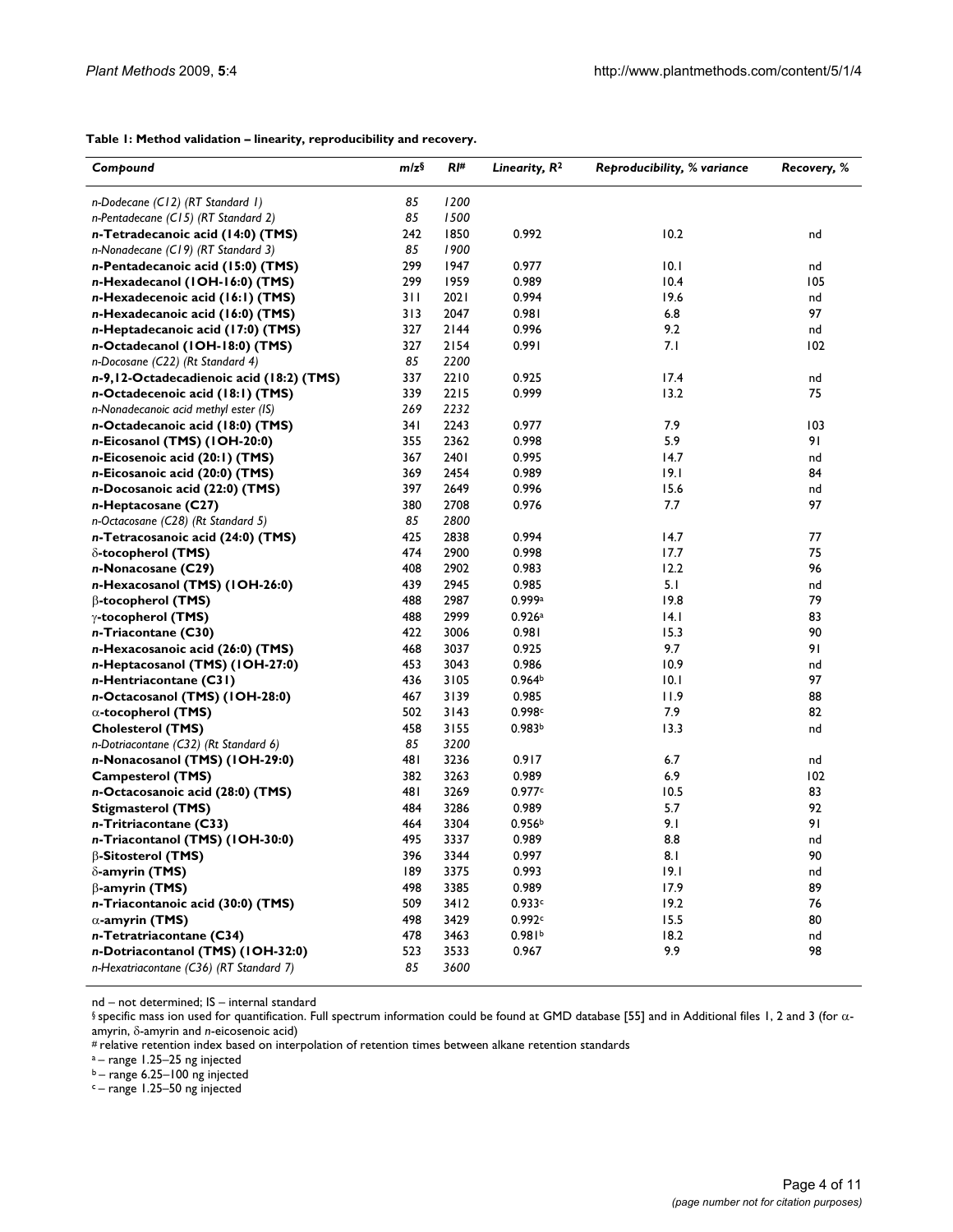| Table 2: Lipophilic metabolite contents in roots and shoots of |
|----------------------------------------------------------------|
| agar-grown seedlings of rsr4-1 Arabidopsis mutant.             |

|                      | WΤ              | rsr4- l         |
|----------------------|-----------------|-----------------|
| Roots                |                 |                 |
| 14:0                 | $1.00 \pm 0.05$ | $1.80 \pm 0.12$ |
| 15:0                 | $1.00 \pm 0.05$ | $1.79 \pm 0.09$ |
| 16:0                 | $1.00 \pm 0.04$ | $1.84 \pm 0.15$ |
| 17:0                 | $1.00 \pm 0.04$ | $1.87 \pm 0.12$ |
| 18:0                 | $1.00 \pm 0.05$ | $1.87 \pm 0.15$ |
| 18:1                 | $1.00 \pm 0.07$ | $2.19 \pm 0.19$ |
| 20:0                 | $1.00 \pm 0.06$ | $2.91 \pm 0.13$ |
| 20:1                 | $1.00 \pm 0.10$ | $8.08 \pm 0.35$ |
| 22:0                 | $1.00 \pm 0.06$ | $2.05 \pm 0.12$ |
| 24:0                 | $1.00 \pm 0.12$ | $3.07 \pm 0.19$ |
| 26:0                 | $1.00 \pm 0.11$ | $3.91 \pm 0.23$ |
| IOH-16:0             | $1.00 \pm 0.06$ | $1.65 \pm 0.14$ |
| IOH-18:0             | $1.00 \pm 0.06$ | $1.49 \pm 0.10$ |
| IOH-20:0             | $1.00 \pm 0.15$ | $1.58 \pm 0.19$ |
| IOH-28:0             | $1.00 \pm 0.21$ | $3.40 \pm 0.26$ |
| IOH-30:0             | $1.00 \pm 0.15$ | $3.72 \pm 0.27$ |
| C33                  | $1.00 \pm 0.12$ | $2.02 \pm 0.21$ |
| C34                  | $1.00 \pm 0.05$ | $1.68 \pm 0.14$ |
| $\alpha$ -tocopherol | $1.00 \pm 0.25$ | $5.90 \pm 0.27$ |
| $\beta$ -sitosterol  | $1.00 \pm 0.12$ | $1.11 \pm 0.13$ |
| campesterol          | $1.00 \pm 0.15$ | $0.93 \pm 0.16$ |
| stigmasterol         | $1.00 \pm 0.16$ | $0.89 \pm 0.16$ |
| <b>Shoots</b>        |                 |                 |
| 14:0                 | $1.00 \pm 0.07$ | $0.85 \pm 0.09$ |
| 15:0                 | $1.00 \pm 0.07$ | $0.87 \pm 0.06$ |
| 16:0                 | $1.00 \pm 0.07$ | $0.88 \pm 0.06$ |
| 17:0                 | $1.00 \pm 0.08$ | $0.85 \pm 0.07$ |
| 18:0                 | $1.00 \pm 0.06$ | $0.89 \pm 0.05$ |
| 18: I                | $1.00 \pm 0.06$ | $0.93 \pm 0.10$ |
| 18:2                 | $1.00 \pm 0.14$ | $1.02 \pm 0.18$ |
| 20:0                 | $1.00 \pm 0.06$ | $0.94 \pm 0.07$ |
| 20:1                 | $1.00 \pm 0.06$ | $2.09 \pm 0.21$ |
| 22:0                 | $1.00 \pm 0.10$ | $0.80 \pm 0.09$ |
| 24:0                 | $1.00 \pm 0.02$ | $0.89 \pm 0.05$ |
| 26:0                 | $1.00 \pm 0.04$ | $0.94 \pm 0.04$ |
| 28:0                 | $1.00 \pm 0.06$ | $0.98 \pm 0.06$ |
| 30:0                 | $1.00 \pm 0.07$ | $0.96 \pm 0.06$ |
| IOH-16:0             | $1.00 \pm 0.07$ | $0.82 \pm 0.05$ |
| <b>IOH-18:0</b>      | $1.00 \pm 0.04$ | $0.91 \pm 0.05$ |
| IOH-20:0             | $1.00 \pm 0.03$ | $0.92 \pm 0.05$ |
| IOH-26:0             | $1.00 \pm 0.10$ | $0.67 \pm 0.05$ |
| IOH-30:0             | $1.00 \pm 0.06$ | $0.72 \pm 0.08$ |
| IOH-32:0             | $1.00 \pm 0.07$ | $0.93 \pm 0.08$ |
| C27                  | $1.00 \pm 0.06$ | $0.99 \pm 0.05$ |
| C34                  | $1.00 \pm 0.14$ | $0.93 \pm 0.18$ |
| $\alpha$ -tocopherol | $1.00 \pm 0.04$ | $0.99 \pm 0.07$ |
| β-tocopherol         | $1.00 \pm 0.06$ | $0.94 \pm 0.05$ |
| δ-tocopherol         | $1.00 \pm 0.06$ | $0.86 \pm 0.08$ |
| <b>B-sitosterol</b>  | $1.00 \pm 0.04$ | $1.00 \pm 0.06$ |
| campesterol          | $1.00 \pm 0.04$ | $1.02 \pm 0.06$ |
| cholesterol          | $1.00 \pm 0.03$ | $0.82 \pm 0.19$ |
| stigmasterol         | $1.00 \pm 0.07$ | $0.95 \pm 0.05$ |
|                      |                 |                 |

Values are expressed relative to wild type and presented as mean ± SE of determinations from six independent samples. Those determined by the t-test to be significantly different from wild type are set in bold type.

increases. In the leaves of the mutant, the lipophilic components were, however, much more similar to those of the wild type with only three compounds (hexadecanol, hexacosanol and triacontanol) displaying altered levels in the mutant. In contrast to the situation seen in the leaves, in each instance the metabolite levels were decreased. That lipophilic metabolites are altered in the *rsr4-1* mutant is not without precedence, since there is a long history of research of the role of pyridoxine on fatty acid metabolism. As early as 1952 it was suggested to be important for the linoleate to arachidonate conversion and it has also previously conversely been speculated that it could be involved in the catabolism of arachidonate [38]. However, there is to date no direct experimental evidence that confirms either of these postulates. Intriguingly, rats fed with a pyridoxine deficient diet (rats cannot synthesize the vitamin *de novo* but have an effective salvage pathway that converts pyridoxine to PLP), also have a tendency of increased unsaturated fatty acids [39]. In contrast, such rats have also been characterized to be deficient in galactolipids [40]. Despite these interesting observations, the only direct link between PLP and fatty acid biosynthesis appears to be its role in sphingolipid synthesis [41], although it is possible to speculate that some of the changes we observed are the consequence of a reduced rate of biotin biosynthesis, which is PLP- dependent [42], since the Acetyl CoA carboxylase is a biotin dependent enzyme [43]. However, as yet we have no evidence in support of this theory. Interestingly, the response of the lipophilic profiles of root and leaf of the *rsr*4 mutant were greatly different. The exact reasons underlying these differences are, however, not apparent from the present study. A recent study by Chen and Xiong [37] revealed, that the null mutant for the *pdx1.3* gene (which is allelic to *rsr4*), was hypersensitive to UV treatment and other stresses, however, the authors did not measure the fatty acid content. It is conceivable, that the changes in the metabolic profile of the root were indicative of oxidative stress, however, we cannot exclude the fact that they may also be caused by developmental abnormalities in the roots. Whilst not allowing a precise mechanistic insight into this pathway, these data do provide highly interesting leads for future research.

As a second example we next evaluated the lipophilic content in enzymatically isolated cuticle tissue of both developing (green) and mature (red) fruits of Alisa Craig and the DFD (delayed fruit deterioration) mutant/accession of tomato. The levels of epicuticular waxes of these genotypes have previously been reported for these tissues of both genotypes [44]. Since the documented data was obtained using a different analytical method, we thought it would be highly interesting to evaluate this tissue using the method we developed here and to compare the results. For this purpose we evaluated cuticle preparation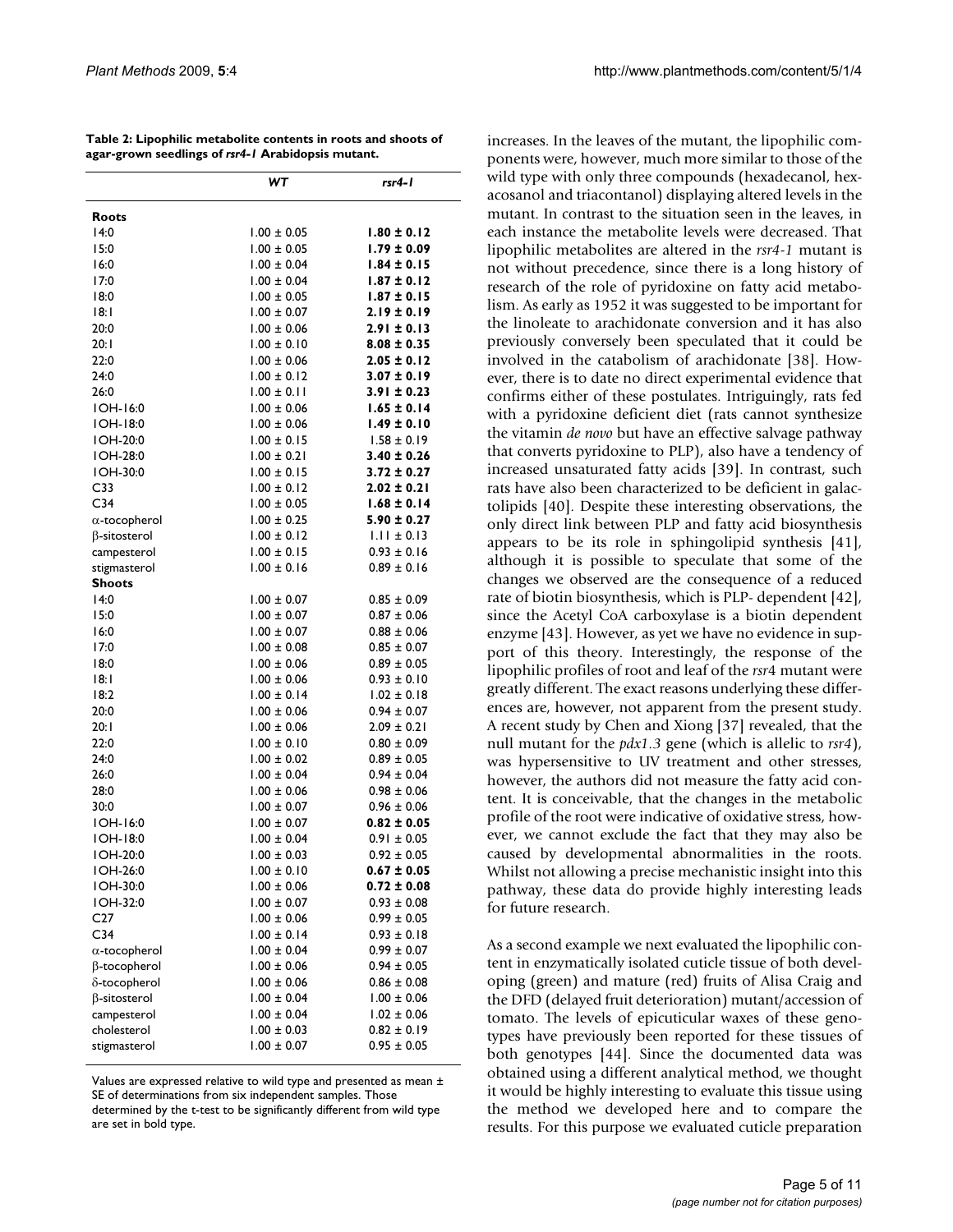from fruits of five independent plants from both genotypes at both developmental stages. The changes in the absolute amounts of the various classes were fairly consistent between the studies, albeit far more of the changes observed were statistically significant in the current study. A further difference was that in the initial study there were no major differences in the individual wax constituent percentages suggesting little difference in their absolute amounts; however, in the data presented here there are significant changes in the relative levels of some but not all of the lipophilic compounds in each chemical class. Some of this discrepancy can clearly be explained by the fact that there is a general tendency for increases across the compound class, such as those observed for sterols and terpenoids, as well as for alkanes. However, for the fatty acids and fatty acid alcohols the differences in magnitude between the changes of independent members of each compound class are too great to account for the apparent discrepancy, suggesting that some of those may result from the differences in sample preparations.

In green fruit we determined the levels of 40 metabolites and found that 22 of these were significantly elevated in cuticles isolated from green fruit of the DFD mutant (Table 3).

Some of these changes were dramatic with over five fold increases in tetradecanoic, hexadecanoic, heptadecanoic, octadecanoic and hexacosanoic acids; as well as in nonacosanol, triacontanol, heptacosane and nonacosane; and over 13-fold increases in hexacosanol, heptacosanol and octacosanol. A similar picture was also obtained for the red fruit (Table 4), but in this case 37 of the 40 metabolites were significantly elevated, two unchanged and as previously commented on [44], one – naringenin chalcone decreased dramatically to levels below the detection limit. In this tissue it is quite possible that evaluating changes in % composition masked some of the changes observed, but it is also worth noting that the standard errors associated with the previous method were also very high, which could additionally obscure changes. That said it must be stated, that several of the changes recorded here were dramatic with those in tetracosanoic acid, dotriacontanol, nonacosanol and α-tocopherol being above tenfold, and in octacosanol, nonacosanol and triacontanol above 15-fold. Of particular note is the massive change in α-tocopherol content which could be of high potential interest for researchers interested in breeding high nutrient crops. Given the ease of compatibility of this method with previously described polar profiling methods, it may well prove highly useful in future biochemical characterisations of large mutant populations which are, by and large, reliant on simple and rapid screening methodologies.

**Table 3: Lipophilic metabolite contents in green cuticles of DFD mutant and Alisa Craig wild type tomato.**

|                               | WT green        | DFD green        |
|-------------------------------|-----------------|------------------|
| <b>Fatty acids</b>            |                 |                  |
| 14:0                          | $1.00 \pm 0.29$ | $5.82 \pm 0.18$  |
| 16:0                          | $1.00 \pm 0.46$ | $6.68 \pm 0.16$  |
| 17:0                          | $1.00 \pm 0.44$ | $5.15 \pm 0.16$  |
| 18:0                          | $1.00 \pm 0.47$ | $5.04 \pm 0.17$  |
| 18:1                          | $1.00 \pm 0.24$ | $1.67 \pm 0.15$  |
| 18:2                          | $1.00 \pm 0.37$ | $1.70 \pm 0.18$  |
| 20:0                          | $1.00 \pm 0.24$ | $0.59 \pm 0.05$  |
| 22:0                          | $1.00 \pm 0.19$ | $1.65 \pm 0.13$  |
| 24:0                          | $1.00 \pm 0.23$ | $2.48 \pm 0.15$  |
| 26:0                          | $1.00 \pm 0.19$ | $5.68 \pm 0.12$  |
| <b>Fatty acid alcohols</b>    |                 |                  |
| IOH-16:0                      | $1.00 \pm 0.31$ | $1.13 \pm 0.24$  |
| <b>IOH-18:0</b>               | $1.00 \pm 0.18$ | $1.42 \pm 0.10$  |
| IOH-20:0                      | $1.00 \pm 0.15$ | $3.43 \pm 0.11$  |
| IOH-26:0                      | $1.00 \pm 0.16$ | $18.14 \pm 0.13$ |
| IOH-27:0                      | $1.00 \pm 0.18$ | $17.64 \pm 0.09$ |
| IOH-28:0                      | $1.00 \pm 0.27$ | $13.44 \pm 0.16$ |
| IOH-29:0                      | $1.00 \pm 0.37$ | $8.91 \pm 0.09$  |
| IOH-30:0                      | $1.00 \pm 0.39$ | $6.64 \pm 0.24$  |
| IOH-32:0                      | $1.00 \pm 0.40$ | $2.71 \pm 0.12$  |
| Alkanes                       |                 |                  |
| C22a                          | $1.00 \pm 0.39$ | $3.61 \pm 0.30$  |
| C <sub>27</sub>               | $1.00 \pm 0.27$ | $7.95 \pm 0.17$  |
| C28a                          | $1.00 \pm 0.12$ | $3.93 \pm 0.16$  |
| C <sub>29</sub>               | $1.00 \pm 0.17$ | $6.04 \pm 0.12$  |
| C30                           | $1.00 \pm 0.23$ | $1.75 \pm 0.20$  |
| C31                           | $1.00 \pm 0.39$ | $3.03 \pm 0.20$  |
| C32a                          | $1.00 \pm 0.27$ | $3.97 \pm 0.71$  |
| C33                           | $1.00 \pm 0.35$ | $1.47 \pm 0.21$  |
| <b>Sterols and terpenoids</b> |                 |                  |
| $\alpha$ -amyrin              | $1.00 \pm 0.25$ | $1.79 \pm 0.15$  |
| $\beta$ -amyrin               | $1.00 \pm 0.33$ | $1.20 \pm 0.14$  |
| δ-amyrin                      | $1.00 \pm 0.19$ | $2.44 \pm 0.15$  |
| $\beta$ -sitosterol           | $1.00 \pm 0.10$ | $1.84 \pm 0.14$  |
| campesterol                   | $1.00 \pm 0.12$ | $1.63 \pm 0.12$  |
| cholesterol                   | $1.00 \pm 0.10$ | $1.27 \pm 0.18$  |
| multiflorenol <sup>b</sup>    | $1.00 \pm 0.25$ | $1.31 \pm 0.16$  |
| stigmasterol                  | $1.00 \pm 0.12$ | $1.15 \pm 0.14$  |
| taraxasterolb                 | $1.00 \pm 0.24$ | $1.51 \pm 0.14$  |
| $\alpha$ -tocopherol          | $1.00 \pm 0.22$ | $4.04 \pm 0.28$  |
| $\beta$ -tocopherol           | $1.00 \pm 0.19$ | $2.24 \pm 0.20$  |
| y-tocopherol                  | $1.00 \pm 0.19$ | $2.52 \pm 0.17$  |
| δ-tocopherol                  | $1.00 \pm 0.23$ | $1.12 \pm 0.09$  |

Values are expressed relative to wild type and presented as mean ± SE of determinations from six independent samples. Those determined by the t-test to be significantly different from wild type are set in bold type.

a were determined in a parallel separate run without retention time standards mixture

b were identified according to [52]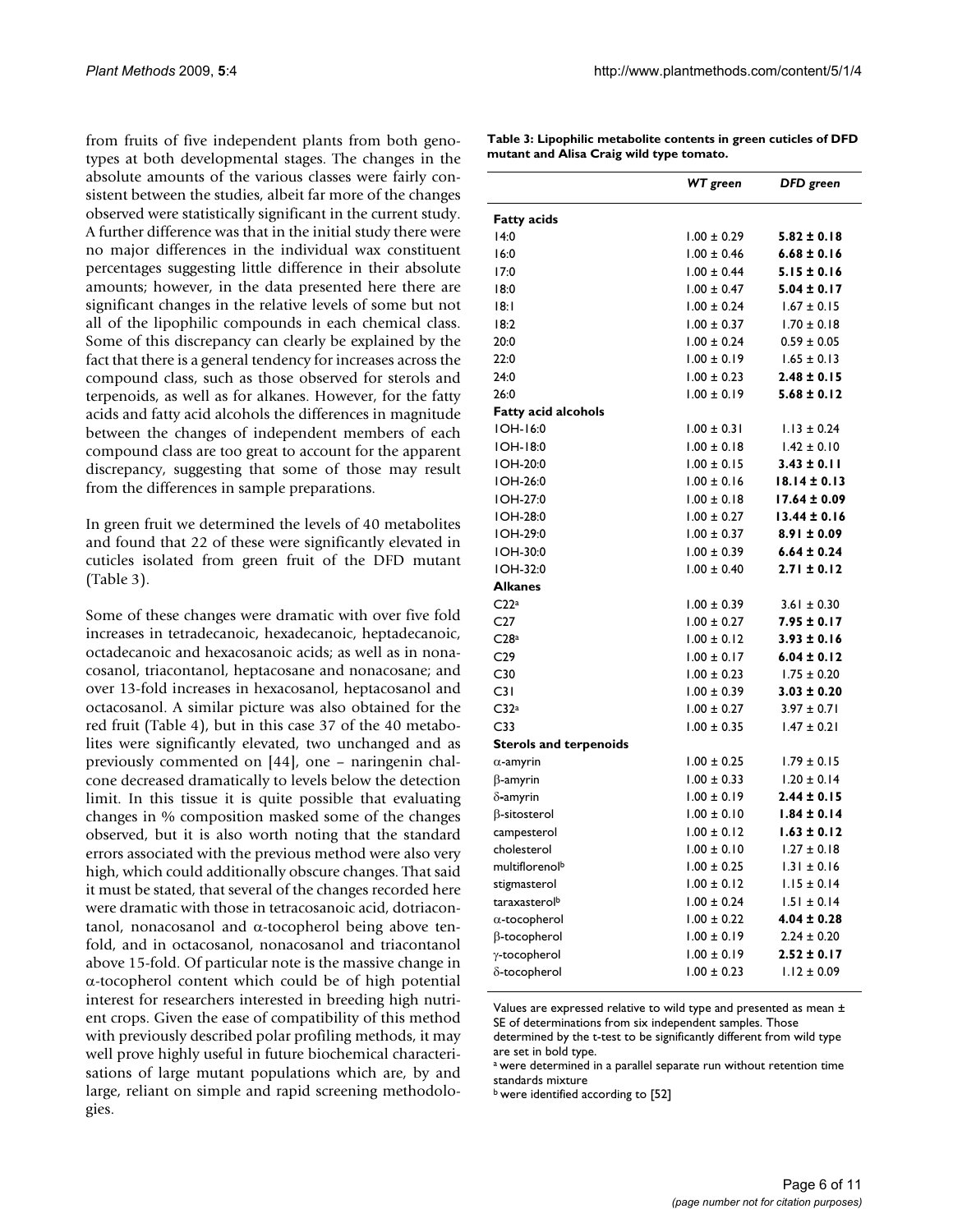| Table 4: Lipophilic metabolite contents in red cuticles of DFD |
|----------------------------------------------------------------|
| mutant and Alisa Craig wild type tomato.                       |

|                               | WT red          | DFD red          |
|-------------------------------|-----------------|------------------|
| <b>Fatty acids</b>            |                 |                  |
| 14:0                          | $1.00 \pm 0.18$ | $4.34 \pm 0.12$  |
| 15:0                          | $1.00 \pm 0.16$ | $5.97 \pm 0.14$  |
| 16:0                          | $1.00 \pm 0.24$ | $4.07 \pm 0.32$  |
| 17:0                          | $1.00 \pm 0.10$ | $1.76 \pm 0.04$  |
| 18:0                          | $1.00 \pm 0.21$ | $2.64 \pm 0.31$  |
| 18:1                          | $1.00 \pm 0.37$ | $2.27 \pm 0.20$  |
| 18:2                          | $1.00 \pm 0.09$ | $5.96 \pm 0.07$  |
| 20:0                          | $1.00 \pm 0.21$ | $1.34 \pm 0.16$  |
| 22:0                          | $1.00 \pm 0.10$ | $8.95 \pm 0.19$  |
| 24:0                          | $1.00 \pm 0.12$ | $13.10 \pm 0.15$ |
| <b>Fatty acid alcohols</b>    |                 |                  |
| IOH-16:0                      | $1.00 \pm 0.07$ | $3.57 \pm 0.22$  |
| <b>IOH-18:0</b>               | $1.00 \pm 0.09$ | $2.30 \pm 0.15$  |
| IOH-20:0                      | $1.00 \pm 0.05$ | $4.38 \pm 0.29$  |
| IOH-26:0                      | $1.00 \pm 0.11$ | $8.95 \pm 0.21$  |
| IOH-28:0                      | $1.00 \pm 0.08$ | $16.23 \pm 0.13$ |
| IOH-29:0                      | $1.00 \pm 0.10$ | $15.52 \pm 0.12$ |
| IOH-30:0                      | $1.00 \pm 0.10$ | $22.53 \pm 0.13$ |
| IOH-32:0                      | $1.00 \pm 0.14$ | $10.53 \pm 0.18$ |
| Alkanes                       |                 |                  |
| C22a                          | $1.00 \pm 0.17$ | $3.96 \pm 0.10$  |
| C <sub>27</sub>               | $1.00 \pm 0.08$ | $7.09 \pm 0.24$  |
| C28a                          | $1.00 \pm 0.12$ | $4.69 \pm 0.18$  |
| C <sub>29</sub>               | $1.00 \pm 0.08$ | $12.00 \pm 0.11$ |
| C30                           | $1.00 \pm 0.11$ | $6.56 \pm 0.15$  |
| C31                           | $1.00 \pm 0.12$ | $7.49 \pm 0.16$  |
| C32a                          | $1.00 \pm 0.14$ | $4.01 \pm 0.05$  |
| C <sub>33</sub>               | $1.00 \pm 0.15$ | $2.76 \pm 0.18$  |
| <b>Sterols and terpenoids</b> |                 |                  |
| $\alpha$ -amyrin              | $1.00 \pm 0.09$ | $5.42 \pm 0.13$  |
| $\beta$ -amyrin               | $1.00 \pm 0.08$ | $4.02 \pm 0.12$  |
| δ-amyrin                      | $1.00 \pm 0.07$ | $5.53 \pm 0.13$  |
| $\beta$ -sitosterol           | $1.00 \pm 0.12$ | $8.52 \pm 0.09$  |
| campesterol                   | $1.00 \pm 0.10$ | $8.79 \pm 0.08$  |
| cholesterol                   | $1.00 \pm 0.09$ | $6.17 \pm 0.17$  |
| multiflorenolb                | $1.00 \pm 0.06$ | $5.13 \pm 0.11$  |
| naringenin-chalconeb          | $1.00 \pm 0.56$ | nd               |
| stigmasterol                  | $1.00 \pm 0.10$ | $4.20 \pm 0.11$  |
| taraxasterolb                 | $1.00 \pm 0.07$ | $6.18 \pm 0.12$  |
| $\alpha$ -tocopherol          | $1.00 \pm 0.12$ | $12.25 \pm 0.29$ |
| $\beta$ -tocopherol           | $1.00 \pm 0.12$ | $5.62 \pm 0.08$  |
| y-tocopherol                  | $1.00 \pm 0.15$ | $6.10 \pm 0.19$  |
| δ-tocopherol                  | $1.00 \pm 0.25$ | $4.97 \pm 0.24$  |

Values are expressed relative to wild type and presented as mean ± SE of determinations from six independent samples. Those determined by the t-test to be significantly different from wild type are set in bold type.

a were determined in a parallel separate run without retention time standards mixture

b were identified according to [52]

#### **Conclusion**

The method presented here affords a simple and rapid yet robust complement to previously validated methods of polar metabolite profiling by gas-chromatography massspectrometry. Given the high turnover rates of metabolites, it is imperative that methods are developed in a way that clearly demonstrates and documents their analytic precision [45]. The method presented here is generally similar to that published for potato metabolomics during the course of our study [30]. Whilst the potato study covers a slightly different range of metabolites than ours, the general analytic performance of the techniques is by and large comparable. Taking all our data into account, we conclude that we can rapidly and reliably detect and quantify over 40 lipophilic metabolites including fatty acids, fatty alcohols, alkanes and lipophilic vitamins. Whilst there has been much recent focus on standards initiatives in metabolomics [46,47], relatively few studies tackle the issues of metabolite stability through the extraction, derivatisation and analytical processes [48]. Here we have provided recoveries across the specific compound classes measured as well as confirming peak identification in the different samples via mixing or "recombination" experiments. These experiments revealed that the method was appropriate for the four tissues described here; however, we caution that such experiments should be empirically repeated for each new tissue analysed. In applying the method to two previously studied genotypes we were able to confirm its validity, as well as to extend the biochemical characterisation of these genotypes. The study on tomato cuticles has been largely consistent with the previous evaluations of this tissue using other analytical techniques [44,49]. That on the *rsr4-1* mutant of Arabidopsis, however, provided novel data revealing comprehensive changes in the lipophilic profiles consistent with the suggested role of PLP both as a co-factor in lipid degradation and in the cellular response to oxidative stress. As such these case studies highlight the general utility of this method in expanding our coverage of the small molecular weight metabolome of plants.

# **Methods**

#### *Plant material*

#### *Arabidopsis*

Arabidopsis 7-day-old seedlings of wild type (C24) and mutant (*rsr4-1*) plants [33] were grown under sterile conditions on vertically positioned agar plates containing basic Ats medium [50] without additional supplementation of sucrose. Plants were grown in a 16:8 day: night rhythm at 20 degrees Celsius using Phillips TLD 36W 1/ 830 light bulbs (150  $\mu$ mol\*m<sup>-2</sup> \*s<sup>-1</sup> PAR at height of the growing seedlings). After 7d plants were carefully removed from plates 8 h after light onset. Shoot and root tissues were separated from each other with a scalpel and immediately weighted on a Sartorius LE224S fine scale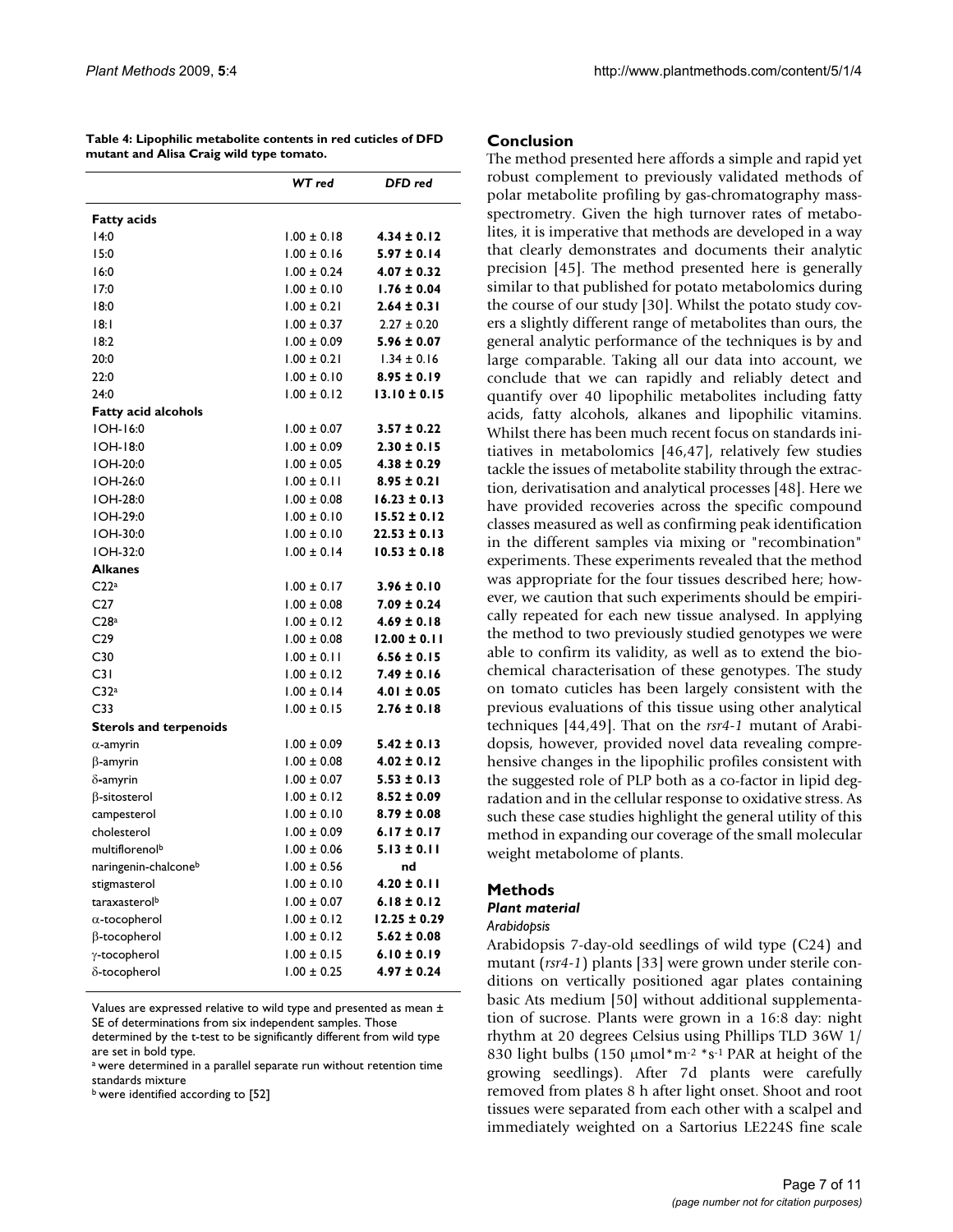(Sartorius AG Göttingen). For metabolic analysis, between 100–150 mg and 50–100 mg of tissue were harvested for C24 and *rsr4-1*, respectively. Samples were immediately shock frozen in liquid nitrogen. Results are based on six independent samples.

#### *Tomato*

Tomato fruits were grown and harvested at the mature green and red ripe stages as described in [44]. Cuticles were enzymatically isolated [51] from tomato fruit exocarp discs by incubating at 32°C in mixture of cellulose (40 U/ml) and pectinase (10 U/ml) in sodium citrate buffer (50 mM, pH 4.0), 1 mM  $\text{NaN}_3$  for 7 to 10 days. Cuticles were washed in distilled water and incubated again in the enzymatic buffer until clean. Cuticles were then washed in distilled water and dried at room temperature.

#### *Chemicals*

All chemicals and pure standard compounds were purchased from Sigma-Aldrich (Deisenhofen, Germany), with exception of trans-9-hexadecenoic acid, campesterol, β-sitosterol and stigmasterol, which were from Biotrend (Cologne, Germany) and N-Methyl-N-(trimethylsilyl)trifluoroacetamide (MSTFA) from Macherey-Nagel (Dueren, Germany). Solvents were of liquid chromatography grade and were supplied by Merck (Darmstadt, Germany).

#### *Extraction and derivatisation of the samples*

Extraction and derivatisation of the plant samples were done essentially as in [29], with exception that different volumes of solvents were used according to the fresh weight of the samples, and different aliquots of non-polar (chloroform) phase were taken for derivatisation. Briefly, Arabidopsis shoots (about 100 mg fresh weight) and roots (about 70 mg fresh weight) were homogenized and extracted in 1400 μl of 100% methanol with addition of 60 μl of nonadecanoic acid methyl ester (internal quantitative standard, 0.2 mg ml<sup>-1</sup> stock in chloroform) at  $70^{\circ}$ C for 15 min, then centrifuged, supernatant transferred to glass vial and double distilled water (1000 μl) and chloroform (1000 μl) were added, tubes were vigorously shaked and centrifuged. Aliquots of 400 μl chloroform phase for shoots and roots were dried in speed-vac and derivatised afterwards. Tomato fruit cuticles (20–50 mg dry weight) were homogenized with pestle and mortar and extracted in 3000 μl of methanol, 1000 μl of water and 2000 μl of chloroform with 60 μl of nonadecanoic acid methyl ester. Aliquots of 1200 μl of non-polar phase were dried and used for further analysis.

For derivatisation 70 μl of MSTFA reagent for Arabidopsis shoots, 35 μl for roots and 50 μl for tomato cuticles together with 12 μl of retention time standards mixture (alkanes dissolved in pyridine (see Table 1, Standards 1

and 2 - 2 μl per ml stock, Standards 3–7 2 mg per ml stock, then mixed in equal amounts) were added and incubated at 37°C for 30 min. As alternatives, fatty acid methyl esters (FAMEs) or isotope labelled retention time markers could also be used [see, for example, [12,29]]. All reagents and retention time standards were used routinely for both polar and non-polar phase analysis.

# *Linearity experiment*

Linearity of the response of different amounts of metabolites was checked by injection of dilution series of standard compounds dissolved in chloroform (usually 1 mg ml-1 stock). The amounts of all metabolites tested were 1.25, 6.25, 12.5, 25, 50 and 100 ng of each injected substance.

# *Reproducibility experiment*

Ten aliquots of approximately 100 mg of Arabidopsis (Col-0) leaf tissue (the same pooled frozen material) were extracted and run at the same day. For the evaluation of amyrins and tocopherols tomato (cv. Alisa Craig) red cuticle tissue aliquots (50 mg) was used.

# *Recovery experiment*

For estimation of efficiency of extraction procedure, the recovery rates of various metabolites were determined. To this end concentrations of endogenous compounds were determined in 100 mg of Arabidopsis leaf tissue (for recovery of amyrins and tocopherols tomato (cv. Alisa Craig) red cuticle tissue was used, 50 mg) and then double amounts of standard compounds were added at the start of extraction procedure.

#### *Carryover experiment*

Carryover rate was determined for each individual metabolite measured. For this purpose we assessed the peak areas of each analyte in the chromatograms of plant extract followed by blank injections of MSTFA. For statistical analysis at least 3 replicates were used.

# *GC-MS analysis*

Sample analysis was performed essentially as described in [21] with the exception of the column used (suitable both for polar and non-polar fraction analysis). Briefly, sample volumes of 1 μl were injected with a split ratio of 25:1 using a hot-needle technique. The GC-MS system consisted of an AS 2000 autosampler, a GC 8000 gas chromatograph and a Voyager quadrupole mass spectrometer (ThermoQuest, Manchester, UK). Gas chromatography was performed on a 30 m capillary column Rtx-5Sil MS of 0.25 mm inner diameter with integrated guard column and a 0.25 μm film (Restek GmbH, Bad Homburg, Germany). Injection temperature was 230°C, the interface set to 250°C and the ion source adjusted to 200°C. The carrier gas used was helium set at a constant flow rate of 1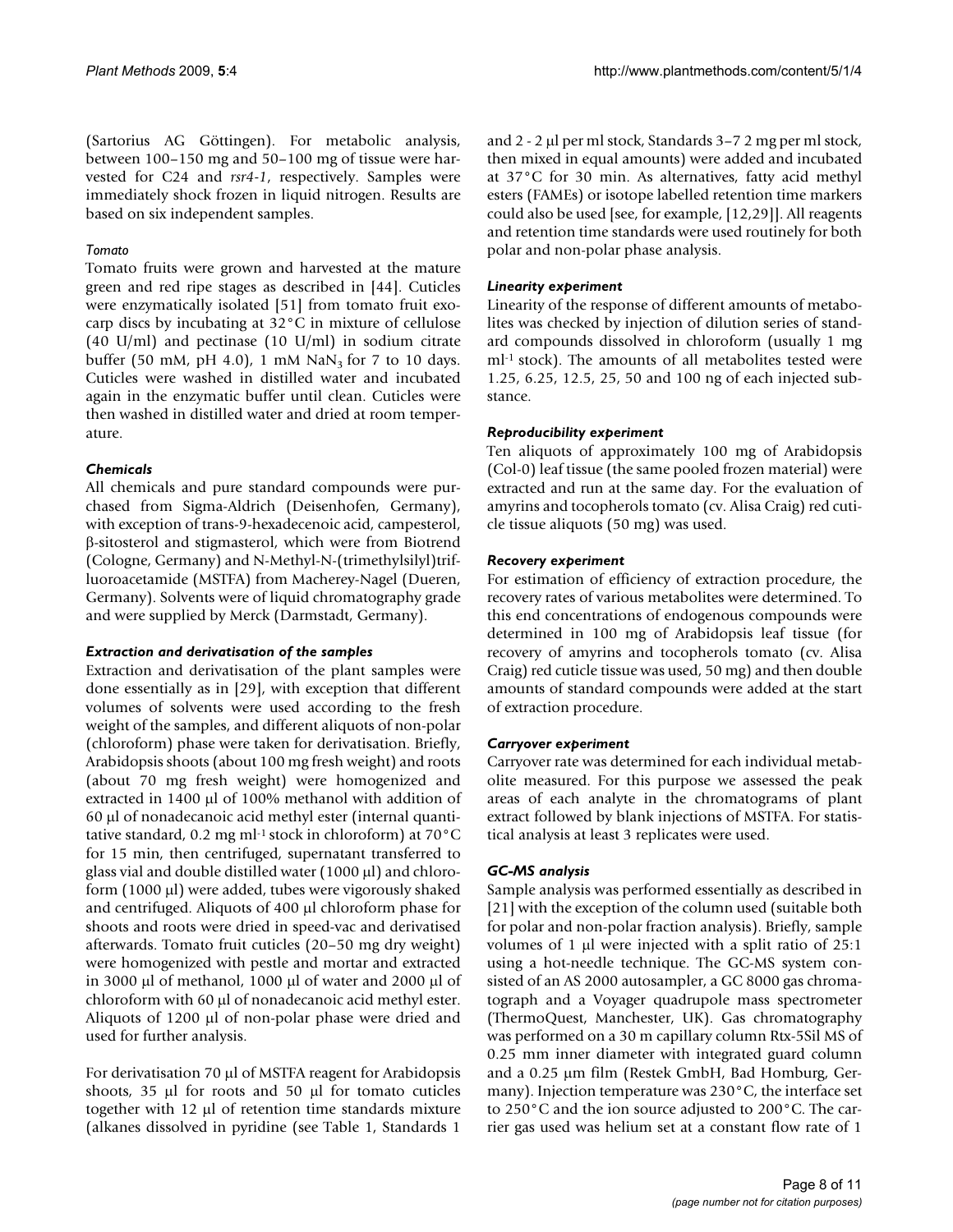mlmin-1. The temperature program was 5 min isothermal heating at 70°C, followed by a 5°C min-1 oven temperature ramp to 310°C and a final 1 min heating at 310°C. The system was then temperature equilibrated for 6 min at 70°C prior to injection of the next sample. Mass spectra were recorded at two scans per sec with an *m*/*z* 50–600 scanning range. The chromatograms and mass spectra were evaluated using the Masslab software (Thermo-Quest, Manchester, UK).

#### *Data analysis*

Specific ions characteristic of each metabolite were selected and time windows were defined relative to an adjacent retention time standards for compound detection in processing methods created using Masslab. Processed data were checked manually and corrected when necessary before subjecting to further data analysis. Compounds were identified by using standard substances analysis, comparison with MS libraries and literature data (for example, [52-55]) and by extrapolation from data for known compounds (for example, for alkanes which have very characteristic and similar spectra). Processed data were subjected to statistical analysis (the term significant is used only when p < 0.05 according to the *t*-test embedded in Excel).

#### **Competing interests**

The authors declare that they have no competing interests.

#### **Authors' contributions**

AL and RB carried out the experimental work with support from NS, TI and JEL. ARF, HH and JKCR conceived the study and devised the experimental design. AL and ARF wrote the manuscript. All authors read and approved the final manuscript.

# **Additional material**

#### **Additional File 1**

α*-amyrin spectrum. The data provided represent the list of m/z of* α*amyrin with absolute and relative intensities.*

Click here for file

[\[http://www.biomedcentral.com/content/supplementary/1746-](http://www.biomedcentral.com/content/supplementary/1746-4811-5-4-S1.xls) 4811-5-4-S1.xls]

# **Additional File 2**

δ*-amyrin spectrum. The data provided represent the list of m/z of* δ*amyrin with absolute and relative intensities.* Click here for file

[\[http://www.biomedcentral.com/content/supplementary/1746-](http://www.biomedcentral.com/content/supplementary/1746-4811-5-4-S2.xls) 4811-5-4-S2.xls]

#### **Additional File 3**

**n***-eicosenoic acid spectrum. The data provided represent the list of m/z of*  n*-eicosenoic acid with absolute and relative intensities.* Click here for file [\[http://www.biomedcentral.com/content/supplementary/1746-](http://www.biomedcentral.com/content/supplementary/1746-4811-5-4-S3.xls) 4811-5-4-S3.xls]

# **Additional File 4**

*Evaluation of carryover. The data provided represent estimation of carryover for each lipophilic compound from this study in percents.* Click here for file

[\[http://www.biomedcentral.com/content/supplementary/1746-](http://www.biomedcentral.com/content/supplementary/1746-4811-5-4-S4.doc) 4811-5-4-S4.doc]

# **Acknowledgements**

We would like to thank Maria Ines Zanor, Joachim Kopka, Alexander Erban and Ines Fehrle (all Max-Planck-Institute of Molecular Plant Physiology) for help and advises in GC-MS analysis. We are also greatly thankful to Lothar Willmitzer (same institute) for his long-term support and discussions. AL's research was in part supported by Deutsche Forschungsgemeinschaft (grant LY 88/1-1). Research support was provided to JKCR by the National Research Initiative of the USDA CSREES, grant number # 2006-35304- 17323.

#### **References**

- 1. Robertson DG: **[Metabonomics in toxicology: A review.](http://www.ncbi.nlm.nih.gov/entrez/query.fcgi?cmd=Retrieve&db=PubMed&dopt=Abstract&list_uids=15689416)** *Toxicol Sci* 2005, **85:**809-822.
- 2. Fernie AR, Trethewey RN, Krotzky AJ, Willmitzer L: **[Innovation –](http://www.ncbi.nlm.nih.gov/entrez/query.fcgi?cmd=Retrieve&db=PubMed&dopt=Abstract&list_uids=15340383) [Metabolite profiling: from diagnostics to systems biology.](http://www.ncbi.nlm.nih.gov/entrez/query.fcgi?cmd=Retrieve&db=PubMed&dopt=Abstract&list_uids=15340383)** *Nat Rev Mol Cell Biol* 2004, **5:**763-769.
- 3. Kell DB, Brown M, Davey HM, Dunn WB, Spasic I, Oliver SG: **[Meta](http://www.ncbi.nlm.nih.gov/entrez/query.fcgi?cmd=Retrieve&db=PubMed&dopt=Abstract&list_uids=15953932)[bolic footprinting and systems biology: The medium is the](http://www.ncbi.nlm.nih.gov/entrez/query.fcgi?cmd=Retrieve&db=PubMed&dopt=Abstract&list_uids=15953932) [message.](http://www.ncbi.nlm.nih.gov/entrez/query.fcgi?cmd=Retrieve&db=PubMed&dopt=Abstract&list_uids=15953932)** *Nat Rev Microbiol* 2005, **3:**557-565.
- 4. Fiehn O: **[Metabolomics the link between genotypes and phe](http://www.ncbi.nlm.nih.gov/entrez/query.fcgi?cmd=Retrieve&db=PubMed&dopt=Abstract&list_uids=11860207)[notypes.](http://www.ncbi.nlm.nih.gov/entrez/query.fcgi?cmd=Retrieve&db=PubMed&dopt=Abstract&list_uids=11860207)** *Plant Mol Biol* 2002, **48:**155-171.
- 5. Sumner LW, Mendes P, Dixon RA: **[Plant metabolomics: large](http://www.ncbi.nlm.nih.gov/entrez/query.fcgi?cmd=Retrieve&db=PubMed&dopt=Abstract&list_uids=12590110)[scale phytochemistry in the functional genomics era.](http://www.ncbi.nlm.nih.gov/entrez/query.fcgi?cmd=Retrieve&db=PubMed&dopt=Abstract&list_uids=12590110)** *Phytochemistry* 2003, **62(6):**817-836.
- 6. Oikawa A, Nakamura Y, Ogura T, Kimura A, Suzuki H, Sakurai N, Shinbo Y, Shibata D, Kanaya S, Ohta D: **[Clarification of pathway](http://www.ncbi.nlm.nih.gov/entrez/query.fcgi?cmd=Retrieve&db=PubMed&dopt=Abstract&list_uids=16905671)[specific inhibition by Fourier transform ion cyclotron reso](http://www.ncbi.nlm.nih.gov/entrez/query.fcgi?cmd=Retrieve&db=PubMed&dopt=Abstract&list_uids=16905671)nance/mass spectrometry-based metabolic phenotyping [studies.](http://www.ncbi.nlm.nih.gov/entrez/query.fcgi?cmd=Retrieve&db=PubMed&dopt=Abstract&list_uids=16905671)** *Plant Physiol* 2006, **142:**398-413.
- 7. Brindle JT, Antti H, Holmes E, Tranter G, Nicholson JK, Bethell HWL, Clarke S, Schofield PM, McKilligin E, Mosedale DE, Grainger DJ: **[Rapid and noninvasive diagnosis of the presence and severity](http://www.ncbi.nlm.nih.gov/entrez/query.fcgi?cmd=Retrieve&db=PubMed&dopt=Abstract&list_uids=12447357) of coronary heart disease using H-1-NMR-based metabo[nomics.](http://www.ncbi.nlm.nih.gov/entrez/query.fcgi?cmd=Retrieve&db=PubMed&dopt=Abstract&list_uids=12447357)** *Nat Med* 2002, **8:**1439-1444.
- 8. Nicholson JK, Wilson ID: **[Understanding 'global' systems biol](http://www.ncbi.nlm.nih.gov/entrez/query.fcgi?cmd=Retrieve&db=PubMed&dopt=Abstract&list_uids=12904817)[ogy: Metabonomics and the continuum of metabolism.](http://www.ncbi.nlm.nih.gov/entrez/query.fcgi?cmd=Retrieve&db=PubMed&dopt=Abstract&list_uids=12904817)** *Nat Rev Drug Discov* 2003, **2:**668-676.
- 9. Carrari F, Baxter C, Usadel B, Urbanczyk-Wochniak E, Zanor MI, Nunes-Nesi A, Nikiforova V, Centero D, Ratzka A, Pauly M, Sweetlove LJ, Fernie AR: **[Integrated analysis of metabolite and tran](http://www.ncbi.nlm.nih.gov/entrez/query.fcgi?cmd=Retrieve&db=PubMed&dopt=Abstract&list_uids=17071647)[script levels reveals the metabolic shifts that underlie](http://www.ncbi.nlm.nih.gov/entrez/query.fcgi?cmd=Retrieve&db=PubMed&dopt=Abstract&list_uids=17071647) tomato fruit development and highlight regulatory aspects**<br>of metabolic network behaviour. Plant Physiol 2006. [of metabolic network behaviour.](http://www.ncbi.nlm.nih.gov/entrez/query.fcgi?cmd=Retrieve&db=PubMed&dopt=Abstract&list_uids=17071647) **142:**1380-1396.
- 10. Gibon Y, Usadel B, Blaesing OE, Kamlage B, Hoehne M, Trethewey R, Stitt M: **[Integration of metabolite with transcript and enzyme](http://www.ncbi.nlm.nih.gov/entrez/query.fcgi?cmd=Retrieve&db=PubMed&dopt=Abstract&list_uids=16916443) [activity profiling during diurnal cycles in Arabidopsis](http://www.ncbi.nlm.nih.gov/entrez/query.fcgi?cmd=Retrieve&db=PubMed&dopt=Abstract&list_uids=16916443) [rosettes.](http://www.ncbi.nlm.nih.gov/entrez/query.fcgi?cmd=Retrieve&db=PubMed&dopt=Abstract&list_uids=16916443)** *Genome Biol* 2006, **7(8):**R76.
- 11. Lindon JC, Holmes E, Nicholson JK: [Metabonomics: Systems biol](http://www.ncbi.nlm.nih.gov/entrez/query.fcgi?cmd=Retrieve&db=PubMed&dopt=Abstract&list_uids=15264428)**[ogy in pharmaceutical research and development.](http://www.ncbi.nlm.nih.gov/entrez/query.fcgi?cmd=Retrieve&db=PubMed&dopt=Abstract&list_uids=15264428)** *Curr Opin Mol Ther* 2004, **6:**265-272.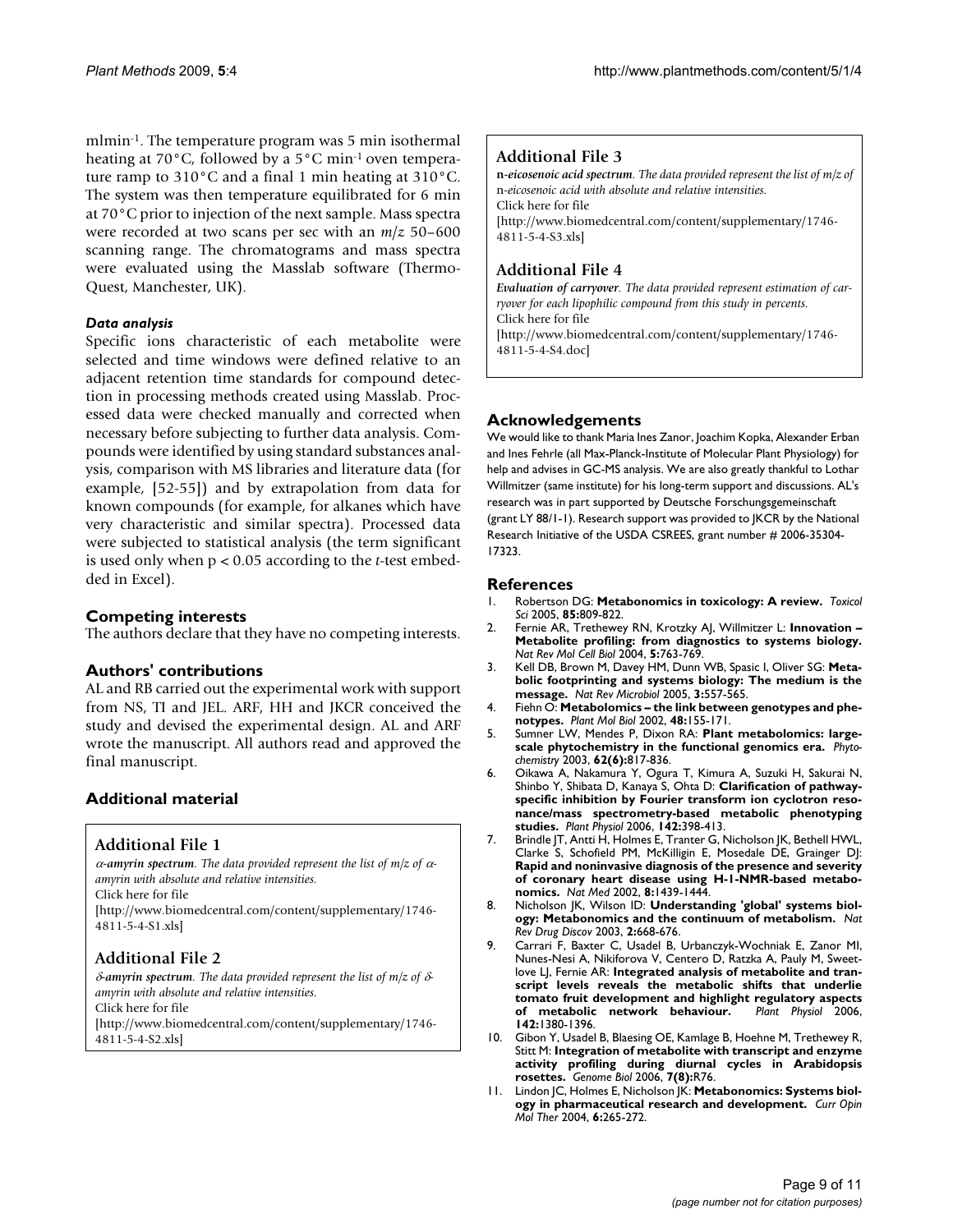- 12. Fiehn O, Kopka J, Dormann P, Altmann T, Trethewey RN, Willmitzer L: **[Metabolite profiling for plant functional genomics.](http://www.ncbi.nlm.nih.gov/entrez/query.fcgi?cmd=Retrieve&db=PubMed&dopt=Abstract&list_uids=11062433)** *Nat Biotechnol* 2000, **18(11):**1157-1161.
- 13. Roessner U, Luedemann A, Brust D, Fiehn O, Linke T, Willmitzer L, Fernie AR: **[Metabolic profiling allows comprehensive pheno](http://www.ncbi.nlm.nih.gov/entrez/query.fcgi?cmd=Retrieve&db=PubMed&dopt=Abstract&list_uids=11158526)[typing of genetically or environmentally modified plant sys](http://www.ncbi.nlm.nih.gov/entrez/query.fcgi?cmd=Retrieve&db=PubMed&dopt=Abstract&list_uids=11158526)[tems.](http://www.ncbi.nlm.nih.gov/entrez/query.fcgi?cmd=Retrieve&db=PubMed&dopt=Abstract&list_uids=11158526)** *Plant Cell* 2001, **13:**11-29.
- 14. Tohge T, Nishiyama Y, Hirai MY, Yano M, Nakajima J, Awazuhara M, Inoue E, Takahashi H, Goodenowe DB, Kitayama M, Noji M, Yamazaki M, Saito K: **[Functional genomics by integrated analysis of](http://www.ncbi.nlm.nih.gov/entrez/query.fcgi?cmd=Retrieve&db=PubMed&dopt=Abstract&list_uids=15807784) [metabolome and transcriptome of Arabidopsis plants over](http://www.ncbi.nlm.nih.gov/entrez/query.fcgi?cmd=Retrieve&db=PubMed&dopt=Abstract&list_uids=15807784)[expressing an MYB transcription factor.](http://www.ncbi.nlm.nih.gov/entrez/query.fcgi?cmd=Retrieve&db=PubMed&dopt=Abstract&list_uids=15807784)** *Plant J* 2005, **42:**218-235.
- 15. Saito K, Hirai MY, Yonekura-Sakakibara K: **[Decoding genes with](http://www.ncbi.nlm.nih.gov/entrez/query.fcgi?cmd=Retrieve&db=PubMed&dopt=Abstract&list_uids=18160330) [coexpression networks and metabolomics – 'majority report](http://www.ncbi.nlm.nih.gov/entrez/query.fcgi?cmd=Retrieve&db=PubMed&dopt=Abstract&list_uids=18160330) [by precogs'.](http://www.ncbi.nlm.nih.gov/entrez/query.fcgi?cmd=Retrieve&db=PubMed&dopt=Abstract&list_uids=18160330)** *Trends Plant Sci* 2008, **13:**36-43.
- 16. Keurentjes JJ, Fu J, de Vos CH, Lommen A, Hall RD, Bino RJ, Plas LH van der, Jansen RC, Vreugdenhil D, Koornneef M: **[The genetics of](http://www.ncbi.nlm.nih.gov/entrez/query.fcgi?cmd=Retrieve&db=PubMed&dopt=Abstract&list_uids=16751770) [plant metabolism.](http://www.ncbi.nlm.nih.gov/entrez/query.fcgi?cmd=Retrieve&db=PubMed&dopt=Abstract&list_uids=16751770)** *Nat Genet* 2006, **38:**842-849.
- 17. Schauer N, Semel Y, Roessner U, Gur A, Balbo I, Carrari F, Pleban T, Perez-Melis A, Bruedigam C, Kopka J, Willmitzer L, Zamir D, Fernie AR: **[Comprehensive metabolic profiling and phenotyping of](http://www.ncbi.nlm.nih.gov/entrez/query.fcgi?cmd=Retrieve&db=PubMed&dopt=Abstract&list_uids=16531992) [interspecific introgression lines for tomato improvement.](http://www.ncbi.nlm.nih.gov/entrez/query.fcgi?cmd=Retrieve&db=PubMed&dopt=Abstract&list_uids=16531992)** *Nat Biotechnol* 2006, **24:**447-454.
- 18. Schauer N, Semel Y, Balbo I, Steinfath M, Repsilber D, Selbig J, Pleban T, Zamir D, Fernie AR: **[Mode of Inheritance of Primary Meta](http://www.ncbi.nlm.nih.gov/entrez/query.fcgi?cmd=Retrieve&db=PubMed&dopt=Abstract&list_uids=18364465)[bolic Traits in Tomato.](http://www.ncbi.nlm.nih.gov/entrez/query.fcgi?cmd=Retrieve&db=PubMed&dopt=Abstract&list_uids=18364465)** *Plant Cell* 2008, **20:**509-523.
- 19. Rowe HC, Hansen BG, Halkier BA, Kliebenstein DJ: **[Biochemical](http://www.ncbi.nlm.nih.gov/entrez/query.fcgi?cmd=Retrieve&db=PubMed&dopt=Abstract&list_uids=18515501) [networks and epistasis shape the Arabidopsis thaliana](http://www.ncbi.nlm.nih.gov/entrez/query.fcgi?cmd=Retrieve&db=PubMed&dopt=Abstract&list_uids=18515501) [metabolome.](http://www.ncbi.nlm.nih.gov/entrez/query.fcgi?cmd=Retrieve&db=PubMed&dopt=Abstract&list_uids=18515501)** *Plant Cell* 2008, **20:**1199-1216.
- Lisec J, Meyer RC, Steinfath M, Redestig H, Becher M, Witucka-Wall H, Fiehn O, Torjek O, Selbig J, Altmann T, Willmitzer L: **[Identifica](http://www.ncbi.nlm.nih.gov/entrez/query.fcgi?cmd=Retrieve&db=PubMed&dopt=Abstract&list_uids=18047556)[tion of metabolic and biomass QTL in Arabidopsis thaliana](http://www.ncbi.nlm.nih.gov/entrez/query.fcgi?cmd=Retrieve&db=PubMed&dopt=Abstract&list_uids=18047556) [in a parallel analysis of RIL and IL populations.](http://www.ncbi.nlm.nih.gov/entrez/query.fcgi?cmd=Retrieve&db=PubMed&dopt=Abstract&list_uids=18047556)** *Plant J* 2008, **53:**960-972.
- 21. Roessner U, Wagner C, Kopka J, Trethewey RN, Willmitzer L: **[Simultaneous analysis of metabolites in potato tuber by gas](http://www.ncbi.nlm.nih.gov/entrez/query.fcgi?cmd=Retrieve&db=PubMed&dopt=Abstract&list_uids=10929108) [chromatography-mass spectrometry.](http://www.ncbi.nlm.nih.gov/entrez/query.fcgi?cmd=Retrieve&db=PubMed&dopt=Abstract&list_uids=10929108)** *Plant J* 2000, **23:**131-142.
- 22. Lytovchenko A, Bieberich K, Willmitzer L, Fernie AR: **[Carbon](http://www.ncbi.nlm.nih.gov/entrez/query.fcgi?cmd=Retrieve&db=PubMed&dopt=Abstract&list_uids=12244446) [assimilation and metabolism in potato leaves deficient in](http://www.ncbi.nlm.nih.gov/entrez/query.fcgi?cmd=Retrieve&db=PubMed&dopt=Abstract&list_uids=12244446) [plastidial phosphoglucomutase.](http://www.ncbi.nlm.nih.gov/entrez/query.fcgi?cmd=Retrieve&db=PubMed&dopt=Abstract&list_uids=12244446)** *Planta* 2002, **215:**802-811.
- 23. Schauer N, Zamir D, Fernie AR: **[Metabolic profiling of leaves and](http://www.ncbi.nlm.nih.gov/entrez/query.fcgi?cmd=Retrieve&db=PubMed&dopt=Abstract&list_uids=15596477) [fruit of wild species tomato: a survey of the Solanum lycop](http://www.ncbi.nlm.nih.gov/entrez/query.fcgi?cmd=Retrieve&db=PubMed&dopt=Abstract&list_uids=15596477)[ersicum complex.](http://www.ncbi.nlm.nih.gov/entrez/query.fcgi?cmd=Retrieve&db=PubMed&dopt=Abstract&list_uids=15596477)** *J Exp Bot* 2005, **56:**297-307.
- 24. Fait A, Hanhineva K, Beleggia R, Dai N, Rogachev I, Nikiforova VJ, Fernie AR, Aharoni A: **[Reconfiguration of the achene and](http://www.ncbi.nlm.nih.gov/entrez/query.fcgi?cmd=Retrieve&db=PubMed&dopt=Abstract&list_uids=18715960) [receptacle metabolic networks during strawberry fruit](http://www.ncbi.nlm.nih.gov/entrez/query.fcgi?cmd=Retrieve&db=PubMed&dopt=Abstract&list_uids=18715960) [development.](http://www.ncbi.nlm.nih.gov/entrez/query.fcgi?cmd=Retrieve&db=PubMed&dopt=Abstract&list_uids=18715960)** *Plant Physiol* 2008, **148:**730-750.
- 25. Weigelt K, Kuster H, Radchuk R, Muller M, Weichert H, Fait A, Fernie AR, Saalbach I, Weber H: **[Increasing amino acid supply in pea](http://www.ncbi.nlm.nih.gov/entrez/query.fcgi?cmd=Retrieve&db=PubMed&dopt=Abstract&list_uids=18494854) embryos reveals specific interactions of N and C metabo[lism, and highlights the importance of mitochondrial metab](http://www.ncbi.nlm.nih.gov/entrez/query.fcgi?cmd=Retrieve&db=PubMed&dopt=Abstract&list_uids=18494854)[olism.](http://www.ncbi.nlm.nih.gov/entrez/query.fcgi?cmd=Retrieve&db=PubMed&dopt=Abstract&list_uids=18494854)** *Plant J* 2008, **55(6):**909-926.
- 26. Mazzella MA, Zanor MI, Fernie AR, Casal JJ: **[Metabolic responses](http://www.ncbi.nlm.nih.gov/entrez/query.fcgi?cmd=Retrieve&db=PubMed&dopt=Abstract&list_uids=18515831) [to red/far-red ratio and ontogeny show poor correlation with](http://www.ncbi.nlm.nih.gov/entrez/query.fcgi?cmd=Retrieve&db=PubMed&dopt=Abstract&list_uids=18515831) [the growth rate of sunflower stems.](http://www.ncbi.nlm.nih.gov/entrez/query.fcgi?cmd=Retrieve&db=PubMed&dopt=Abstract&list_uids=18515831)** *J Exp Bot* 2008, **59(9):**2469-2477.
- 27. Ruffel S, Freixes S, Balzergue S, Tillard P, Jeudy C, Martin-Magniette ML, Merwe MJ van der, Kakar K, Gouzy J, Fernie AR, Udvardi M, Salon C, Gojon A, Lepetit M: **[Systemic signaling of the plant nitrogen](http://www.ncbi.nlm.nih.gov/entrez/query.fcgi?cmd=Retrieve&db=PubMed&dopt=Abstract&list_uids=18287487) [status triggers specific transcriptome responses depending](http://www.ncbi.nlm.nih.gov/entrez/query.fcgi?cmd=Retrieve&db=PubMed&dopt=Abstract&list_uids=18287487) [on the nitrogen source in Medicago truncatula.](http://www.ncbi.nlm.nih.gov/entrez/query.fcgi?cmd=Retrieve&db=PubMed&dopt=Abstract&list_uids=18287487)** *Plant Physiol* 2008, **146:**2020-2035.
- Allen AE, LaRoche J, Maheswari U, Lommer M, Schauer N, Lopez PJ, Finazzi G, Fernie AR, Bowler C: **[Whole-cell response of the pen](http://www.ncbi.nlm.nih.gov/entrez/query.fcgi?cmd=Retrieve&db=PubMed&dopt=Abstract&list_uids=18653757)[nate diatom Phaeodactylum tricornutum to iron starvation.](http://www.ncbi.nlm.nih.gov/entrez/query.fcgi?cmd=Retrieve&db=PubMed&dopt=Abstract&list_uids=18653757)** *Proc Nat Acad Sci* 2008, **105:**10438-10443.
- 29. Lisec J, Schauer N, Kopka J, Willmitzer L, Fernie AR: **[Gas chroma](http://www.ncbi.nlm.nih.gov/entrez/query.fcgi?cmd=Retrieve&db=PubMed&dopt=Abstract&list_uids=17406261)[tography mass spectrometry-based metabolite profiling in](http://www.ncbi.nlm.nih.gov/entrez/query.fcgi?cmd=Retrieve&db=PubMed&dopt=Abstract&list_uids=17406261) [plants.](http://www.ncbi.nlm.nih.gov/entrez/query.fcgi?cmd=Retrieve&db=PubMed&dopt=Abstract&list_uids=17406261)** *Nature Protocols* 2006, **1:**387-396.
- 30. Shepherd T, Dobson G, Verrall SR, Conner S, Griffiths DW, McNicol JW, Davies HW, Stewart D: **Potato metabolomics by GC-MS: what are the limiting factors?** *Metabolomics* 2007, **3:**475-488.
- 31. Frenzel T, Miller A, Engel KH: **Metabolite profiling a fractionation method for analysis of major and minor compounds in rice grains.** *Cereal Chem* 2002, **79:**215-221.
- 32. Roessner-Tunali U, Hegemann B, Lytovchenko A, Carrari F, Bruedigam C, Granot D, Fernie AR: **[Metabolic profiling of transgenic](http://www.ncbi.nlm.nih.gov/entrez/query.fcgi?cmd=Retrieve&db=PubMed&dopt=Abstract&list_uids=12970477) tomato plants overexpressing hexokinase reveals that the [influence of hexose phosphorylation diminishes during fruit](http://www.ncbi.nlm.nih.gov/entrez/query.fcgi?cmd=Retrieve&db=PubMed&dopt=Abstract&list_uids=12970477) [development.](http://www.ncbi.nlm.nih.gov/entrez/query.fcgi?cmd=Retrieve&db=PubMed&dopt=Abstract&list_uids=12970477)** *Plant Physiol* 2003, **133:**84-99.
- 33. Wagner S, Bernhardt A, Leuendorf JE, Drewke C, Lytovchenko A, Mujahed N, Gurgui C, Frommer WB, Leistner E, Fernie AR, Hellmann H: **[Characterization of Arabidopsis thaliana rsr4-1/pdx1-3](http://www.ncbi.nlm.nih.gov/entrez/query.fcgi?cmd=Retrieve&db=PubMed&dopt=Abstract&list_uids=16766694) [and the pyridoxine synthase protein family.](http://www.ncbi.nlm.nih.gov/entrez/query.fcgi?cmd=Retrieve&db=PubMed&dopt=Abstract&list_uids=16766694)** *Plant Cell* 2006, **18:**1722-1735.
- 34. Selvam R, Ravichandran V: **Lipid peroxidation in liver of vitamin B6 deficient rats.** *J Nutr Biochem* 1991, **2:**245-250.
- 35. Kannan K, Jain SK: **[Effect of vitamin B6 on oxygen radicals,](http://www.ncbi.nlm.nih.gov/entrez/query.fcgi?cmd=Retrieve&db=PubMed&dopt=Abstract&list_uids=14975445) [mitochondrial membrane potential, and lipid peroxidation](http://www.ncbi.nlm.nih.gov/entrez/query.fcgi?cmd=Retrieve&db=PubMed&dopt=Abstract&list_uids=14975445) [in H2O2-treated U937 monocytes.](http://www.ncbi.nlm.nih.gov/entrez/query.fcgi?cmd=Retrieve&db=PubMed&dopt=Abstract&list_uids=14975445)** *Free Rad Biol Med* 2004, **36:**423-428.
- 36. Bilski P, Li MY, Ehrenshaft M, Daub ME, Chignell CF: **[Vitamin B6](http://www.ncbi.nlm.nih.gov/entrez/query.fcgi?cmd=Retrieve&db=PubMed&dopt=Abstract&list_uids=10687384) [\(pyridoxine\) and its derivatives are efficient singlet oxygen](http://www.ncbi.nlm.nih.gov/entrez/query.fcgi?cmd=Retrieve&db=PubMed&dopt=Abstract&list_uids=10687384) [quenchers and potential fungal antioxidants.](http://www.ncbi.nlm.nih.gov/entrez/query.fcgi?cmd=Retrieve&db=PubMed&dopt=Abstract&list_uids=10687384)** *Photochem Photobiol* 2000, **71:**129-134.
- 37. Chen H, Xiong LM: **[Pyridoxine is required for post-embryonic](http://www.ncbi.nlm.nih.gov/entrez/query.fcgi?cmd=Retrieve&db=PubMed&dopt=Abstract&list_uids=16236150) [root development and tolerance to osmotic and oxidative](http://www.ncbi.nlm.nih.gov/entrez/query.fcgi?cmd=Retrieve&db=PubMed&dopt=Abstract&list_uids=16236150) [stresses.](http://www.ncbi.nlm.nih.gov/entrez/query.fcgi?cmd=Retrieve&db=PubMed&dopt=Abstract&list_uids=16236150)** *Plant J* 2005, **44:**396-408.
- 38. Witten PW, Holman RT: **[Polyethenoid fatty acid metabolism .6.](http://www.ncbi.nlm.nih.gov/entrez/query.fcgi?cmd=Retrieve&db=PubMed&dopt=Abstract&list_uids=13008444) [Effect of pyridoxine on essential fatty acid conversions.](http://www.ncbi.nlm.nih.gov/entrez/query.fcgi?cmd=Retrieve&db=PubMed&dopt=Abstract&list_uids=13008444)** *Arch Biochem Biophys* 1952, **41:**266-273.
- Kirschman  $|C|$ , Coniglio JG: [The role of pyridoxine in the metab](http://www.ncbi.nlm.nih.gov/entrez/query.fcgi?cmd=Retrieve&db=PubMed&dopt=Abstract&list_uids=13756302)**[olism of polyunsaturated fatty acids in rats.](http://www.ncbi.nlm.nih.gov/entrez/query.fcgi?cmd=Retrieve&db=PubMed&dopt=Abstract&list_uids=13756302)** *J Biol Chem* 1961, **236:**2200-2203.
- 40. Stephens MC, Dakshinamurti K: **[Galactolipid fatty acids in brain](http://www.ncbi.nlm.nih.gov/entrez/query.fcgi?cmd=Retrieve&db=PubMed&dopt=Abstract&list_uids=954883) [of pyridoxine-deficient young rats.](http://www.ncbi.nlm.nih.gov/entrez/query.fcgi?cmd=Retrieve&db=PubMed&dopt=Abstract&list_uids=954883)** *Exp Brain Res* 1976, **25:**465-468.
- 41. Hanada K: **[Serine palmitoyltransferase, a key enzyme of](http://www.ncbi.nlm.nih.gov/entrez/query.fcgi?cmd=Retrieve&db=PubMed&dopt=Abstract&list_uids=12782147) [sphingolipid metabolism.](http://www.ncbi.nlm.nih.gov/entrez/query.fcgi?cmd=Retrieve&db=PubMed&dopt=Abstract&list_uids=12782147)** *Biochim Biophys Acta* 2003, **1632:**16-30.
- 42. Alban C, Job D, Douce R: **Biotin metabolism in plants.** *Ann Rev Plant Physiol Plant Mol Biol* 2000, **51:**17-47.
- 43. Waite M, Wakil SJ: **[Studies on mechanism of action of acetyl](http://www.ncbi.nlm.nih.gov/entrez/query.fcgi?cmd=Retrieve&db=PubMed&dopt=Abstract&list_uids=13998336) [coenzyme A carboxylase .2. On mechanism of action of](http://www.ncbi.nlm.nih.gov/entrez/query.fcgi?cmd=Retrieve&db=PubMed&dopt=Abstract&list_uids=13998336) [enzyme-bound biotin.](http://www.ncbi.nlm.nih.gov/entrez/query.fcgi?cmd=Retrieve&db=PubMed&dopt=Abstract&list_uids=13998336)** *J Biol Chem* 1963, **238:**81-90.
- Saladié M, Matas AJ, Isaacson T, Jenks MA, Goodwin SM, Niklas KJ, Xiaolin R, Labavitch JM, Shackel KA, Fernie AR, Lytovchenko A, O'Neill MA, Watkins CB, Rose JKC: **[A reevaluation of the key](http://www.ncbi.nlm.nih.gov/entrez/query.fcgi?cmd=Retrieve&db=PubMed&dopt=Abstract&list_uids=17449643) [factors that influence tomato fruit softening and integrity.](http://www.ncbi.nlm.nih.gov/entrez/query.fcgi?cmd=Retrieve&db=PubMed&dopt=Abstract&list_uids=17449643)** *Plant Physiol* 2007, **144:**1012-1028.
- 45. Lee DY, Fiehn O: **[High quality metabolomic data for](http://www.ncbi.nlm.nih.gov/entrez/query.fcgi?cmd=Retrieve&db=PubMed&dopt=Abstract&list_uids=18442406) [Chlamydomonas reinhardtii.](http://www.ncbi.nlm.nih.gov/entrez/query.fcgi?cmd=Retrieve&db=PubMed&dopt=Abstract&list_uids=18442406)** *Plant Methods* 2008, **4:**7.
- 46. Fiehn O, Wohlgemuth G, Scholz M, Kind T, Lee DY, Lu Y, Moon S, Nikolau B: **[Quality control for plant metabolomics: reporting](http://www.ncbi.nlm.nih.gov/entrez/query.fcgi?cmd=Retrieve&db=PubMed&dopt=Abstract&list_uids=18269577) [MSI-compliant studies.](http://www.ncbi.nlm.nih.gov/entrez/query.fcgi?cmd=Retrieve&db=PubMed&dopt=Abstract&list_uids=18269577)** *Plant J* 2008, **53:**691-704.
- 47. Sansone SA, Schober D, Atherton HJ, Fiehn O, Jenkins H, Rocca-Serra P, Rubtsov DV, Spasic I, Soldatova L, Taylor C, Tseng A, Viant MR: **Metabolomics standards initiative: ontology working group work in progress.** *Metabolomics* 2007, **3:**249-256.
- 48. Kopka J, Fernie A, Weckwerth W, Gibon Y, Stitt M: **[Metabolite](http://www.ncbi.nlm.nih.gov/entrez/query.fcgi?cmd=Retrieve&db=PubMed&dopt=Abstract&list_uids=15186482) [profiling in plant biology: platforms and destinations.](http://www.ncbi.nlm.nih.gov/entrez/query.fcgi?cmd=Retrieve&db=PubMed&dopt=Abstract&list_uids=15186482)** *Genome Biol* 2004, **5:**109.
- 49. Mintz-Oron S, Mandel T, Rogachev I, Feldberg L, Lotan O, Yativ M, Wang Z, Jetter R, Venger I, Adato A, Aharoni A: **[Gene expression](http://www.ncbi.nlm.nih.gov/entrez/query.fcgi?cmd=Retrieve&db=PubMed&dopt=Abstract&list_uids=18441227) [and metabolism in tomato fruit surface tissues.](http://www.ncbi.nlm.nih.gov/entrez/query.fcgi?cmd=Retrieve&db=PubMed&dopt=Abstract&list_uids=18441227)** *Plant Physiol* 2008, **147:**823-851.
- 50. Estelle MA, Somerville CR: **Auxin resistant mutants of Arabidopsis with an altered morphology.** *Mol Gen Genet* 1987, **206:**200-206.
- 51. Schonherr J, Riederer M: **Plant cuticles sorb lipophilic compounds during enzymatic isolation.** *Plant Cell Environ* 1986, **9:**459-466.
- 52. Bauer S, Schulte E, Thier HP: **Composition of the surface wax from tomatoes – I. Identification of the components by GC/ MS.** *Eur Food Res Technol* 2004, **219:**223-228.
- 53. Bauer S, Schulte E, Thier HP: **Composition of the surface wax from tomatoes – II. Quantification of the components at the ripe red stage and during ripening.** *Eur Food Res Technol* 2004, **219:**487-491.
- 54. Bauer S: **Die Zusammensetzung der Oberflächenwachse von Tomaten, Paprika und Auberginen.** In *PhD-Thesis* University of Münster, Germany; 2002.